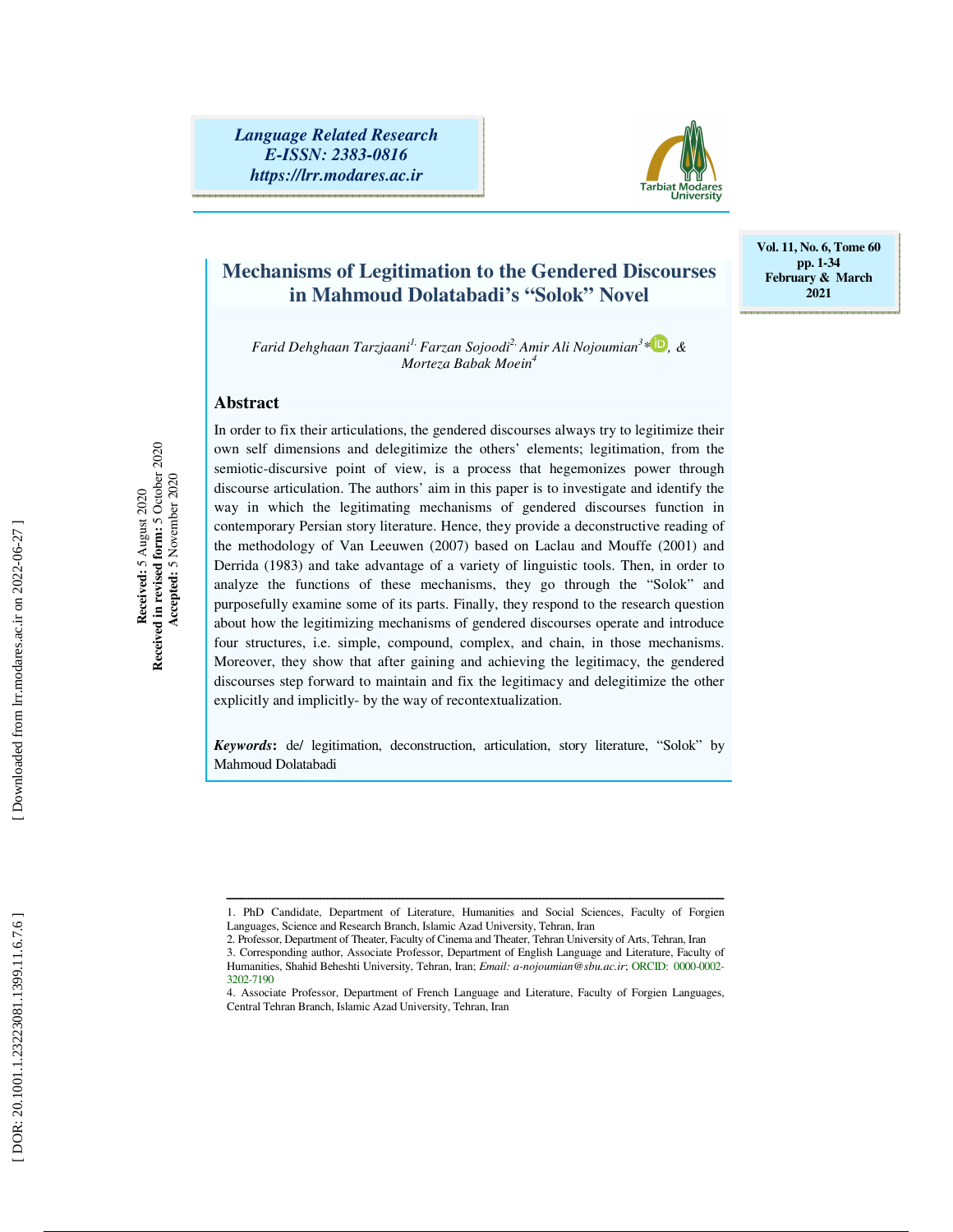#### **1. Introduction**

Legitimation is a discursive mechanism that seeks to hegemonize the operation of any discourse. The purpose of this study is to investigate the function of de / legitimation mechanisms of gendered discourses in the contemporary story literature.

The importance of this research can be discussed in three dimensions. First, the researched body is story literature which benefits from the tools that make it more hegemonic than other wirtten texts such as political ones. The second is its methodology which provides a deconstructive reading of Van Leeuwen (2007) theory of legitimation. Finally, it goes beyond the description and tries to explain how discursive legitimation works in the story under study.

The main question is how gendered discourses in the Dolatabadi's *Solok* try to legitimize own self dimensions and delegitimize the others' elements. And finally, the hypothesis is that the gendered discourses in *Solok* try to legitimize their dimensions by changing their articulations, creating discursive nodes, and crystallizing around those nodes, and try to delegitimize the other by rejecting the signs' concepts.

## **2. Methodology**

The methodology of this study benefits from the deconstructive reading of the methodology of Van Leeuwen (2007) based on Laclau & Mouffe (2001) and Derrida (1983) and it takes advantage of a variety of linguistic tools.

Van Leeuwen (2007) identified four legitimation mechanisms - each consists of some subcategories - that operates separately or jointly to de / legitimize discourses:

1.Authorization: Legitimation by reference to the authority of tradition, custom, law, and/or persons in whom institutional authority of some kind is vested. It has six types: personal authority, expert authority, role model authority, impersonal authority, the authority of tradition, and the authority of conformity.

2.Moral evaluation: Legitimation by reference to value systems. It is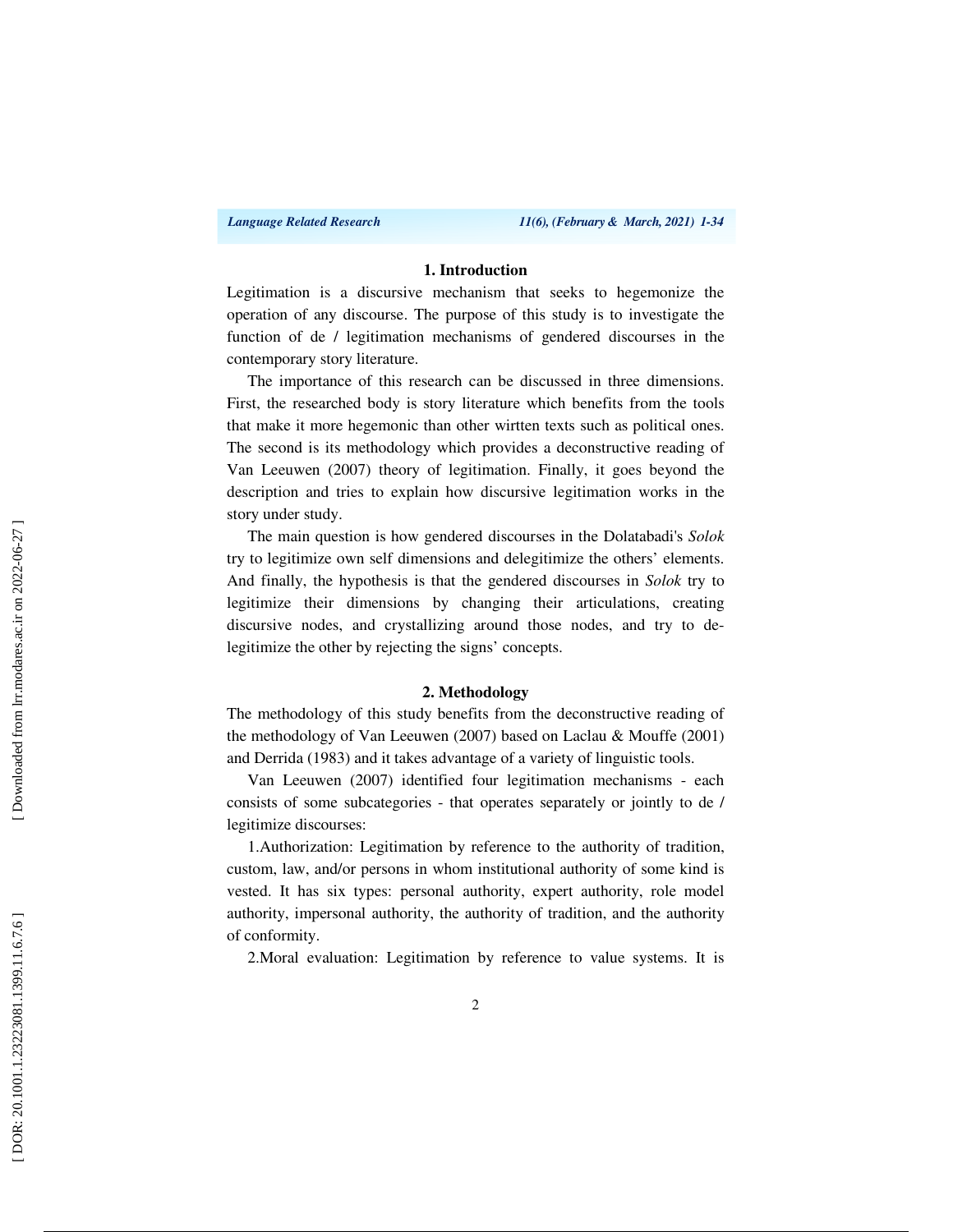#### *Mechanisms of Legitimation … Farid Dehghaan Tarzjaani et al.*

consisted of evaluation, abstraction, and analogies.

3.Rationalization: Legitimation by reference to the goals and uses of institutionalized social action and to the knowledges that society has constructed to endow them with cognitive validity. It could be instrumental or theoretical rationalization, which the former is consisted of goal, means, and effect orientation and the latter of expreintial, scientific, definition, explanation, and prediction.

4.Mythopoesis: Legitimation conveyed through narratives whose outcomes reward legitimate actions and punish nonlegitimate actions. By definition, this category is consisted of moral tales, cautionary tales, single determination, and overditermination which in its turn it is of two types: inversion and symbolization.

The above is the start point of our methodology in this study. While using it as the core of the methodology, we tried to deconstruct its categorizations by the use of Derrida's approach on deconstruction and threshold as well as Laclau & Mouffe's explanation on the concept of discourse.

Derrida (1983) discusses about "deconstruction" in "Letter to a Japaness Friend". He believes "Deconstruction takes place, it is an event that does not await the deliberation, consciousness, or organisation of a subject, or even of modernity. It deconstructs it-self. It can be deconstructed.". Then, he emphasizes on the importance of "context". While describing Derrida in detail, Nojoumian writes: "Derrida believes that the boundaries between discourses are invalid and says that discourses leak into each other" (2016: 56). Thus, the legitimation cannot remain tough and untouchable, because the discourse fixation is limited and temporary, and it collapses at the discourse boundaries - the threshold - and is placed in a paradoxical status.

Moreover, Laclau & Mouffe (2001) define the discourse as to the following:

we will call articulation any practice establishing a relation among elements such that their identity is modified as a result of the articulatory practice. The structured totality resulting from the articulatory practice, we will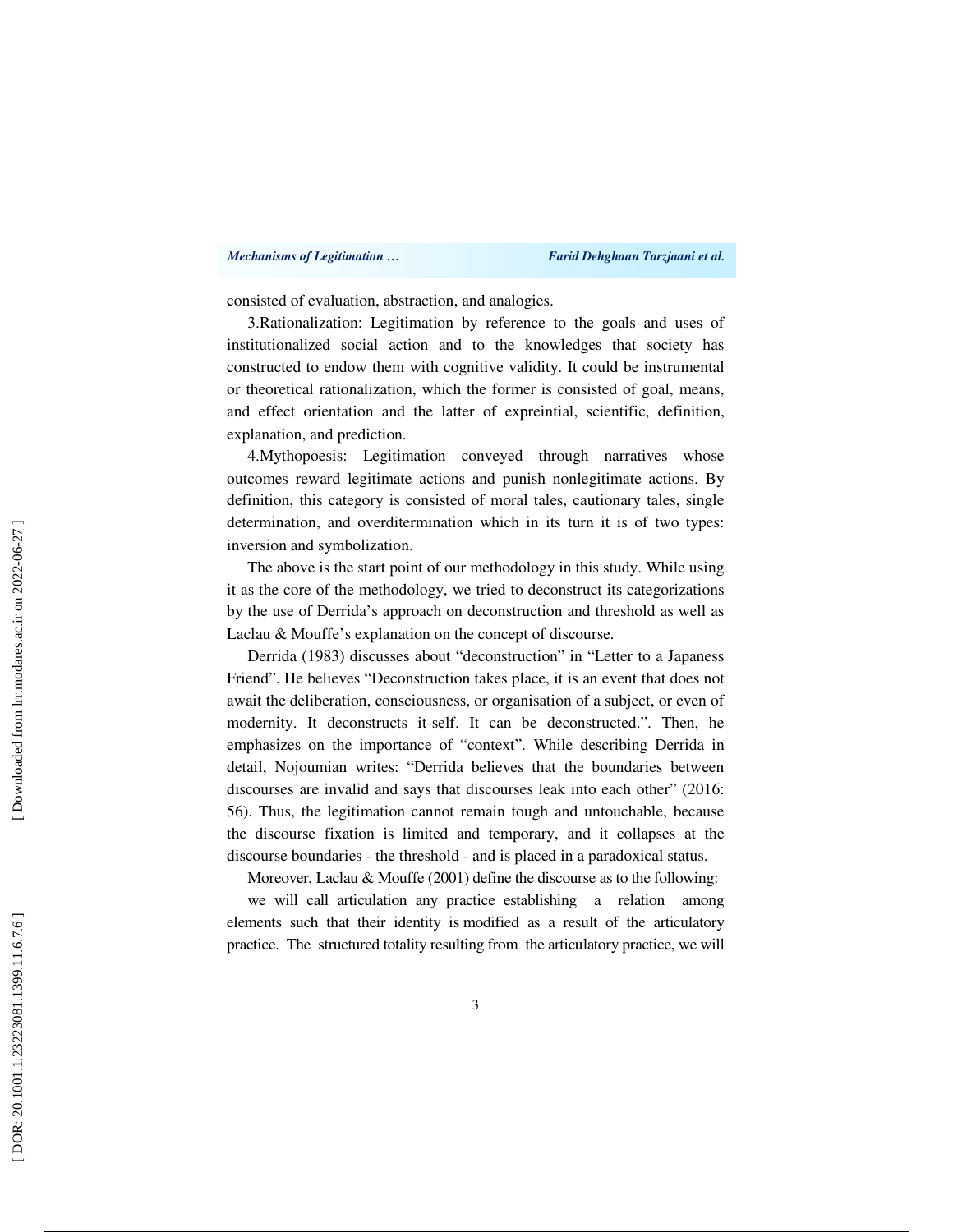call discourse. The differential positions, insofar as they appear articulated within a discourse, we will call moments. By contrast, we will call element any difference that is not discursively articulated.

Following Van Leeuwen (2007) we asked the narrator "Why should I accept your narration?" and / or "Why should I accept the gendered discourses as you represented them?". And finally, having new tools of analysis with regard to the concept of discourse, its articulation, and its unstable boundaries, i.e. the threshold, as well as the deconstructive reading of Van Leeuwen (2007), we analyized of Dolatabadi's "Solok".

#### **3. Conclusion**

The innovation of this research has two prominent aspects. First, the authors dealt with the story literature which uses a high degree of hegemony and the narrator benefits from a variety of linguistically narrative and aesthetic mechanisms to legitimize his omniscience and narration. Second, the authors methodologically adopted a deconstructive reading of Van Leeuwen (2007) by use of Laclau & Mouffe (2001) and Derrida (1983).

In the analysis, it has been noticed that despite the narrator's efforts to gain, maintain, and fix the legitimacy for the intended discourses in the story, he had no way but to be caught in paradox. Hence, the research hypothesis of changing the articulation of gendered discourse in *SOLOK* in order to legitimize their own nodes and simultaneously de-legitimize the other's dimension is confirmed.

Also, the linguistic structure of de/legitimation mechanisms can be generally presented in four categories: 1) simple: a proposition de/legitimize another proposition, 2) compound: at least two propositions de/legitimize the other proposition, 3) complex (nested): a proposition that is de/legitimizing the other proposition, has a de/legitimation structure in itself. 4) chainlike: sequences of propositions that move one after the other in the direction of legitimizing, maintaining and fixing it.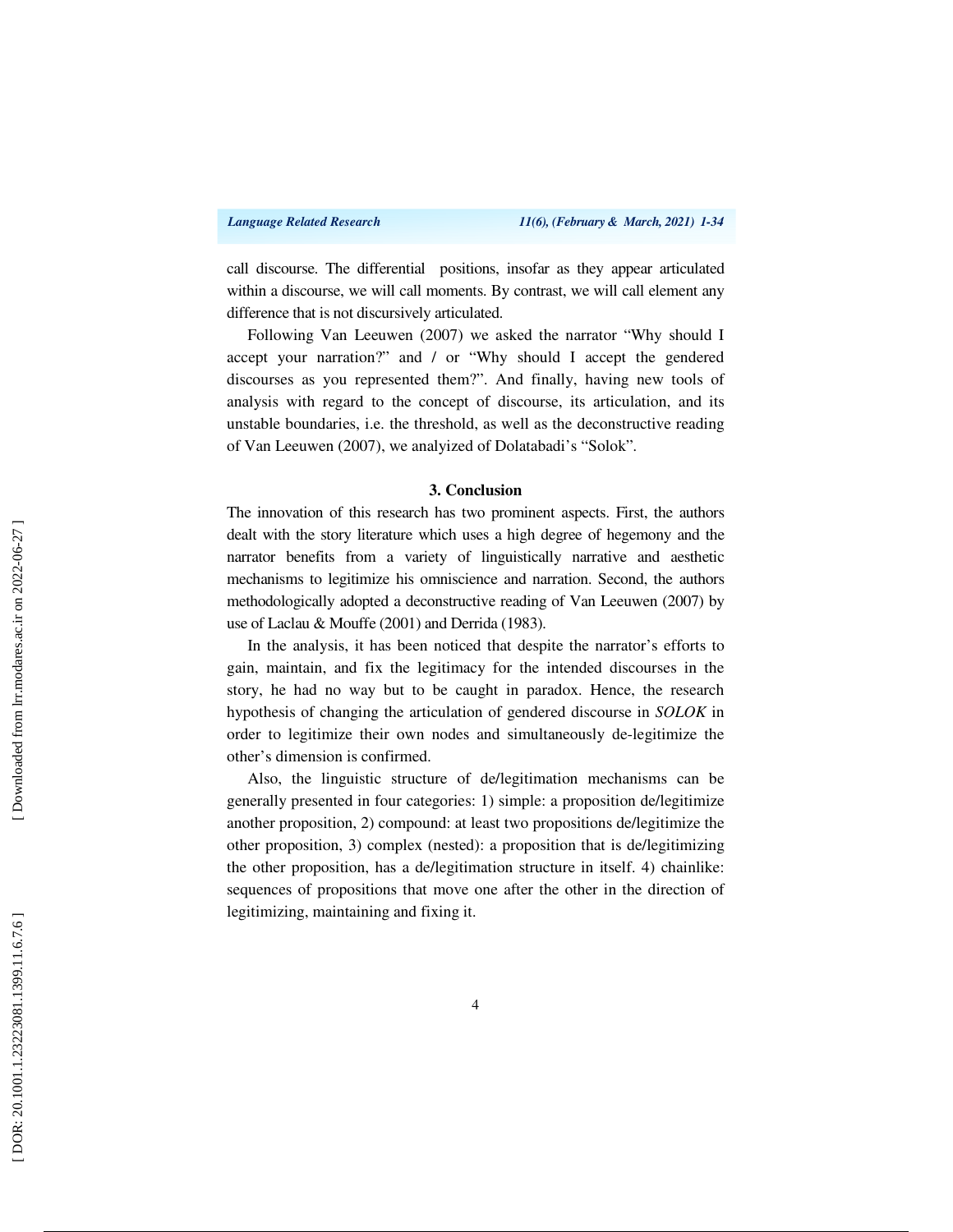دوماهنامة علمي- پژوهشي دا ۱، ش1 (پياپي ٦٠) بهمن و اسفند ١٣٩٩، صص ١-٣٤

# سازوكارهاي مشروعيتبخشي گفتمانهاي جنسيتي در رمان سلوك محمود دولتآبادي

فريد دهقان طرزجانى ٰ، فرزان سجودى'ّ، اميرعلى نجوميان''َّ، مرتضى بابک معين'َ

1. دانشجوي دكتري زبانشناسي همگاني، واحد علوم و تحقيقات، دانشگاه آزاد اسلامي، تهران، ايران. 2. استاد زبانشناسي همگاني، دانشگاه هنر تهران، تهران، ايران. 3. دانشيار زبان و ادبيات انگليسي، دانشگاه شهيد بهشتي، تهران، ايران . 4. دانشيار زبان و ادبيات فرانسه، واحد تهران مركز، دانشگاه آزاد اسلامي، تهران، ايران.

99 99 پذيرش: 15/ /08

دريافت: 15/ /05

# چكيده

گفتمانهاي جنسيتي همواره براي تثبيت مفصلبنديهاي خود سعي در مشروعيتبخشي به ابعاد خودي و مشروعيتزدايي از عناصر ديگري دارند؛ مشروعيتبخشي، از نظر نشانهشناسي ـ گفتماني، فرايندي است كه از طريق مفصل بندي گفتماني، قدرت را هژمونيك مي كند. هدف نگارندگان در اين مقاله بررسي و شناسايي نحوة عملكرد سازوكارهاي مشروعيتبخشي گفتمانهاي جنسيتي در ادبيات داستاني معاصر فارسي است. از همين رو، آنها خوانشي واسازانه را با تكيه بر نظرية گفتمان لاكلا و موف (2001) و دريدا (1983) از روششناسي ونليوون (2007) ارائه ميكنند و از ساير ابزارهاي زبانشناختي نيز بهره ميبرند. آنگاه براي تحليل و نشان دادن عملكرد سازوكارهاي يادشده بهسراغ رمان سلوك دولتآبادي ميروند و با گزينش هدفمند، بخشهايي از آن را بررسي ميكنند. در پايان، آنها به پرسش اين پژوهش دربارة نحوة عملكرد سازوكارهاي مشروعيتبخشيِ گفتمانهاي جنسيتـي پاسخ ميدهند و چهار ساختارِ ساده، مركب، پيچيـده، و زنجيـرهاي را در آن سازوكارها معرفي ميكنند. افزون بر آن، نشان ميدهند گفتمانهاي جنسيتي با تلاش براي كسب مشروعيت و حصول آن، از ادامهٔ مسیر باز نمی،انند، بلکه برای حفظ و تثبیت آن نیز گام فرامینهند و همواره به صورت صريح يا ضمني ــ بازبافتسازي ــ از ديگري مشروعيت ميزدايند.

ــــــــــــــــــــــــــــــــــــــــــــــــــــــــــــــــــــــــــــــــــــــــــــــــــــــــــــــــــــــــــــــــــــــــــ **واژههاي كليدي**: مشروعيتبخشي/ زدايي، واسازي، مفصل بندي، ادبيات داستاني، *سلو*ك محمود دولتآبادي.

E-mail: a-nojoumian@sbu.ac.ir :مقاله مسئول نويسندة\*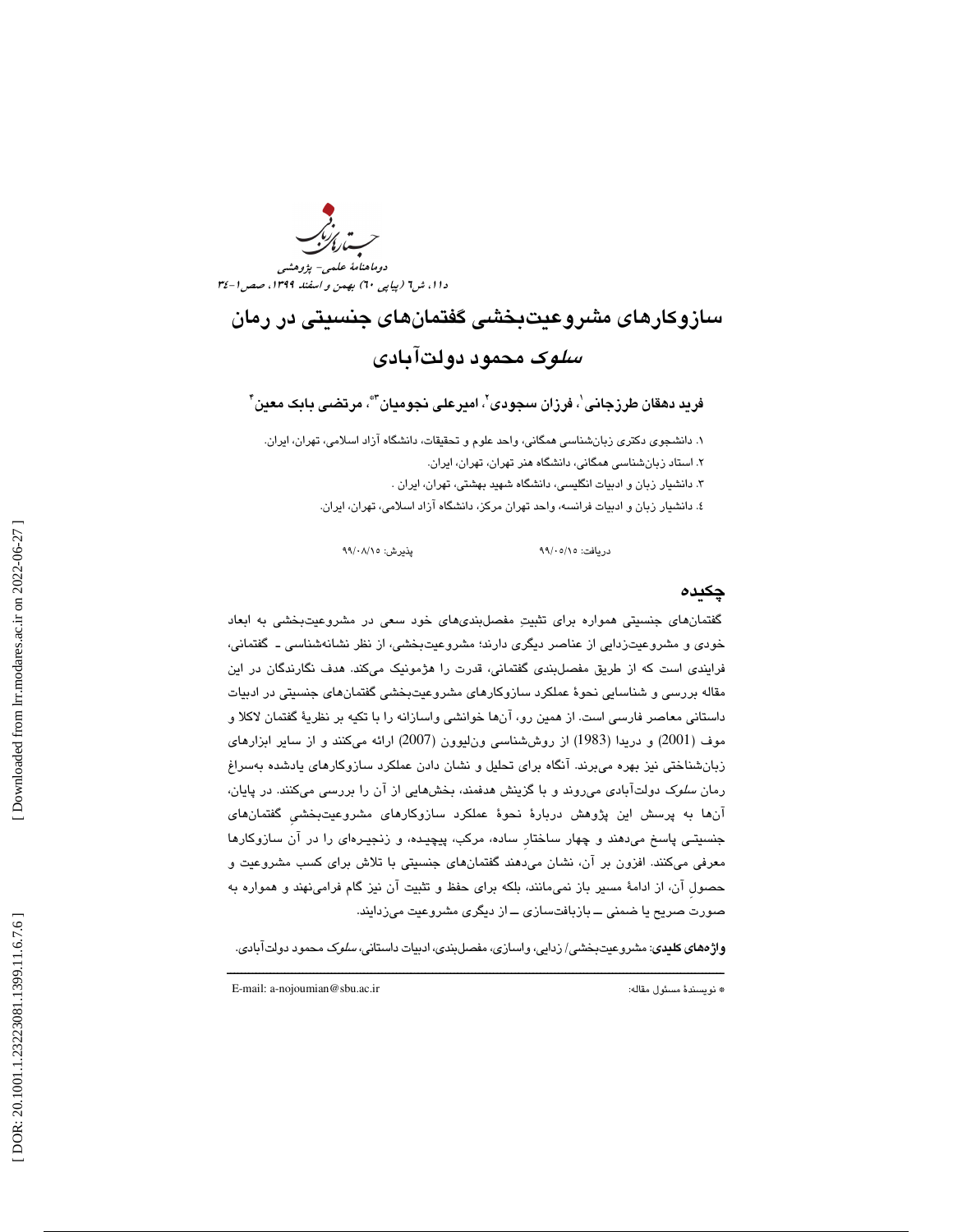### 1. مقدمه

اين پژوهش دو بعد بنيادين دارد: مشروعيتبخشي و جنسيت. ون!يوون<sup>٬</sup> (2007) مشروعيتبخشي را اينگونه تعريف ميكند:

مشروعيت بخشي «تبيينها» و توجيههايي را از عناصر مهم سنتِ نهادي بهدست مي هد. نظم نهادی را بهواسطهٔ انتساب اعتبار شناختی به معناهای عینیتیافتهٔ ان «تبیین میکند» و نظم نهادی را با دادن شأن بهنجار به دستورهای عملی ان توجیه میکند (ون!لیوون ۲۰۰۷ بهنقل از .( Burger & Luckmann, 1966: 111

 بهبيان سادهتر، مشروعيتبخشي آن سازوكار گفتماني است كه سعي در توجيه هژمونيك بودن و يا عمل كردن هر گفتمان دارد. همچنين، دربارة گفتمانهاي جنسيتي، جانستون معتقد است تحليلگر گفتمان نبايد اجازه دهد تا مقولات از پيشتعريفشده مانند جنسيت و نژاد به او امر كنند چگونه مردم يا متون را تقسيمبندي كند و اهميت دارد كه تلاش كند تا مقولاتِ تحليلي اجازة پديدار شدن در خلال تحليل را داشته باشند ( :Johnston, 2008 151 ). از همين رو، هدف از انجام اين پژوهش بررسي نحوة عملكرد سازوكارهاي مشروعیتبخشی/ زدایی` در گفتمانهای جنسیتی در ادبیات داستانی معاصر است.

كار در اين در اين در اين در اين در اين در اين در اين در اين در اين در اين در اين در اين در اين در اين در اين د<br>4. اين در اين در اين در اين در اين در اين در اين در اين در اين در اين در اين در اين در اين در اين در اين در اي اهميت انجام اين پژوهش را در سه بُعد میتوان جستوجو کرد. نخست، انکه پيکرۀ مورد بررسي اين پژوهش ادبيات است با همة ابزارهاي غني آن كه هژمونيك بودن اين گفتمان را در ادبيات پررنگتر از متون گفتمان سياسي و مديريتي ــ در قياس با پيشينة پژوهش ــ ميسازد. دوم، روششناسي انجام اين پژوهش است كه خوانشي واسازانه را از نظرية ونليوون (2007) دربارة مشروعيتبخشي بهدست ميدهد. و درنهايت، در جمعبندي آن، كه گام را از توصيف فراتر مينهد و سعي در تبيين نحوة عملكرد گفتمان مشروعيتبخشي در پيكرة مورد بررسي دارد.

 از همين رو، پرسش اصلي اين پژوهش آن است كه چگونه گفتمانهاي جنسيتي در داستان *سلوک دو*لتآبادی سعی در مشروعیتبخشی به ابعاد خود و مشروعیتزدایی از گفتمان ديگری دارند. فرضيهٔ پژوهش آن است كه گفتمانهای جنسيتی در *سلو*ک با تغييـر در مفصلبنديهاي خود، ايجاد گره گاههاي گفتماني و بلورينه شدن حول آن گره گاهها سعي در مشروعيتبخشي به ابعاد خود را دارند و با استفاده از طرد معانيِ نشانهها سعي در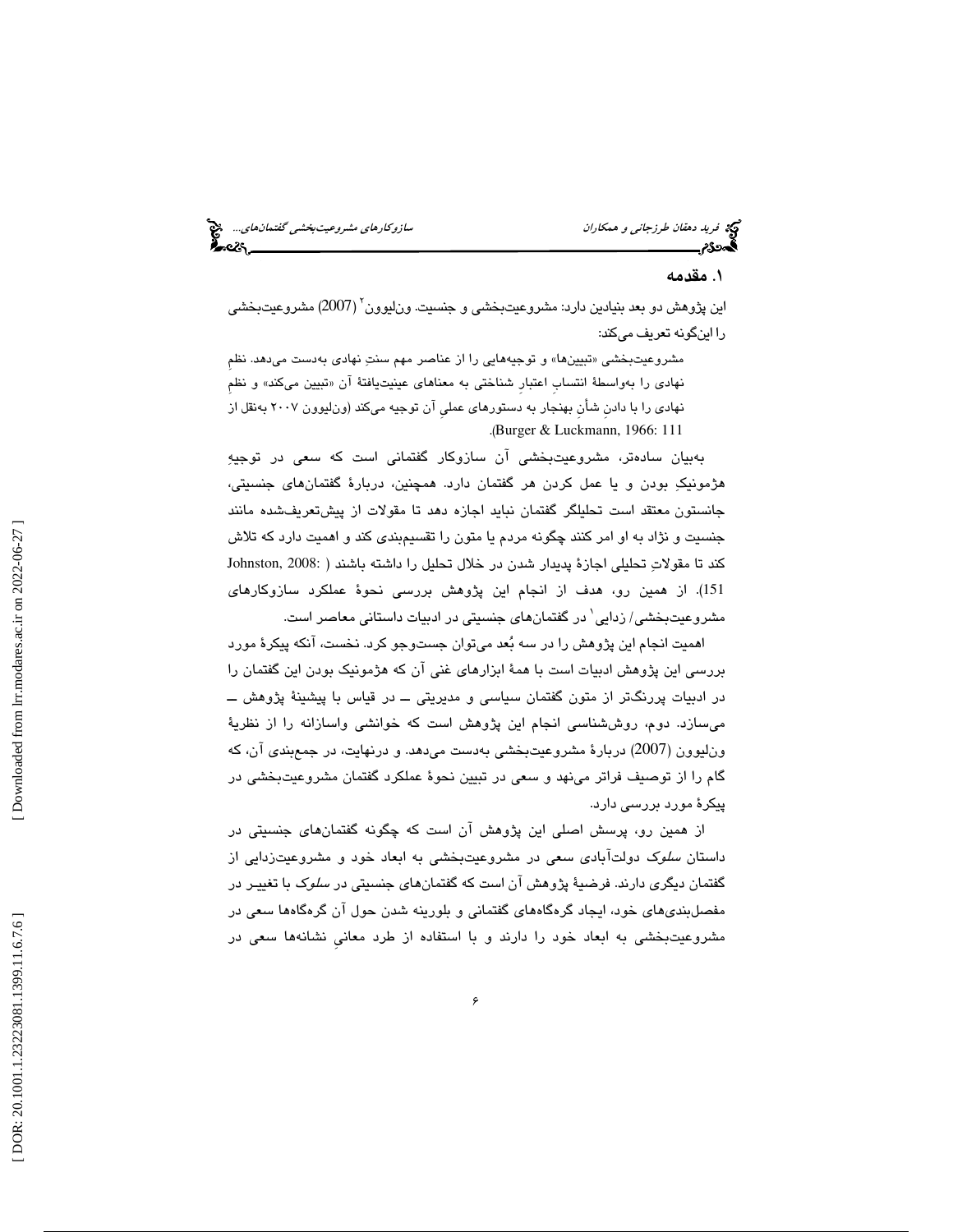مشروعيتزدايي از گفتمانهاي رقيب.

# 2. پيشينة تحقيق

مشروعيتبخشي بهمثابة مقولهاي پژوهشي مورد توجه بسياري از رشتـهها و رويكـردهاي علمي قرار گرفته است. بهطور كلي، مطالعات انجامشده را ميتوان به چند دستة كلي تقسيم كرد:

# 1ـ2 . مطالعات فارسيزبانان

در اين دسته، مشروعيتبخشي چندان مورد توجه نبوده است و صرفاً ميتوان به مطالعات انگشتشماری مانند ضیایی و همکاران (۱۳۹۱) و غیاثیان و همکاران (۱۳۹۲) اشاره کرد که با استفاده از تحليل گفتمان انتقادي به سراغ تحليل مشروعيت در متون سياسي رفتهاند.

# 2ـ2 . مطالعات غيرفارسيزبانان

در اين گروه، مطالعات بسيار وسيع بوده و در برخي از شاخهها مانند «مديريت» گفتمان مشروعيتبخشي به راهبرد بنيادين آن شاخة علمي تبديل شده است. به هر روي، مطالعاتي را كه در آنها مشروعيتبخشي بهمثابة سازوكاري گفتماني تحليل شده است ميتوان بر اساس وجه غالب رویکرد و روششناسی بهکاررفته و پیکرههای بررسیشده، به چهار حوزهٔ كلان تقسيم كرد. لازم است يادآوري شود كه بهنحو هدفمند و بر اساس سيرِ درزماني در هر گروه، به نكتههايي اشاره خواهد شد:

برامان *زباني*<br>مشروعيتزابايي از گفتمان هاي رقيبه.<br>مشروعيتزابايي از گفتمان هاي رقيبه.<br>مشروعيت بخشي به مثابة مقولهاي پژوهشي مورد توجه بسياري از<br>علمي قرار گرفته است. بهطور كلي، مطالعات انجام شده را مي توان<br>كرد:<br>كسبت مشروعيت -2-1. 2 مطالعات بلاغي -2-2. 2 الف) مديريت -2-3. 2 سودابي و گرينوود 4 ( **2005** ) -2-4. 2 تحليل گفتمان انتقادي -2-5. 2 الف) آموزش -2-6. 2 آرا ء ونليوون (**2007 2008,**) دربارة مشروعيتبخشي بنيان روششناسي اين مقاله را تشكيل داده است، پلدالحنان 5

Downloaded from lrr.modares.ac.ir on 2022-06-27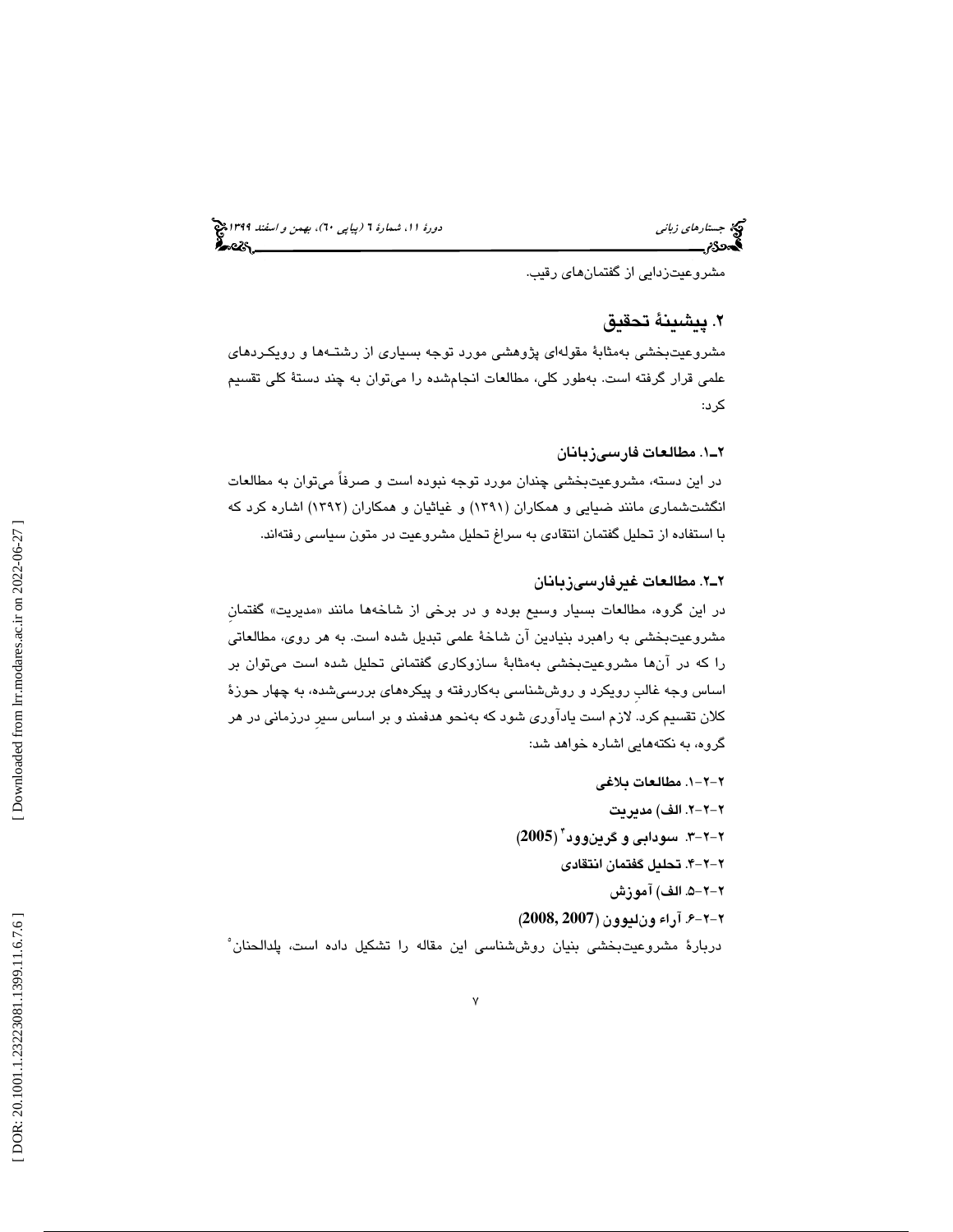حكام المحكام المحكام المحكام المحكام المحكام المحكام المحكام المحكام المحكام المحكام المحكام المحكام المحكام ا<br>المحكام المحكام المحكام المحكام المحكام المحكام المحكام المحكام المحكام المحكام المحكام المحكام المحكام المحكا 2010) به بررسي بازبافتسازي در كتابِ تاريخِ مدارس پرداخته است، و اوكلي ) 6 ( 2013) از دوسويـهبـودنِ راهبــردهاي مشروعيتبخشـي ــ هم مشوق و هم بازدارنـده ــ بهمثابـة «تنش» ياد مىكنـد؛ ب) روابطِ بين|لملل: استِفِن ٚ (2013) مشروعيتبخشى را فرايندى گفتمانى و درزمانی میداند که بهدلیل گذار زمان دچار دگرگونی میشود؛ ج) سیاست: رخو و وندايك 8 ( 1997) ضمن صحه گذاشتن بر اجماع در مشروعيتبخشي به بررسي استدلالسازی و طبقهبندی ساختار آن میپردازند، ون $\mu$ وون و ووداک $^{\circ}$  (1999)، جُرُسکی و گَلَسينزكي<sup>٦٠</sup> (2000) به بررسي نقش صورتهاي خطابي در مناظرههاي سياسي براي مشروعيتبخشي/ زدايي ميپردازند، رتيوُي'' (2008) معتقد است ابزار كسب قدرت زور است ولی مشروعیت راهبردِ گفتمانی است نه تهدیدِ فیزیکی، کَپ<sup>۱۲</sup> (2008)، اودو ۱<sup>۰۳</sup> (2011)،  $\sim$  ( يز $^{12}$  ( 2011) به نقش فرهنگ و پشتيباني مخاطب در مشروعيتبخشي اشاره ميكند، اسكرتي°<sup>י</sup> (2013) معتقد است راهبردهاي مشروعيت گفتمان ويژه هستند، هونس و اشنايـدر `` (2013)، و فونِسكا و فرىيرا `` (2015) مشروعيتبخشي را رقابتـي براي قدرت اجتماعی می دانند؛ د) علم: مككن ــ مورتيمِر `` و همكاران (2004) و هود`` (2007)؛ ه) گويششناسي: اورتگا $^\vee$  و همكاران (2014) معتقدند مشروعيت پديدهاي مدرج و نه ثابت است با ماهیتی اجتماعی؛ و) مدیریت: کرید<sup>۲٬</sup> و همکاران (2002)، وارَ <sup>۲۲</sup> و همکاران (2006)، وارَ و تیناری (2008)، بریز <sup>۲۰</sup> (2012) و وارَ<sup>۲۰</sup> (2014)؛ ز) مطالعات فرهنگی: تاستینگ <sup>۲</sup>۰ و همکاران 2006) به بررسي نقش و جايگاه تجربة فردي در مشروعيتبخشي به باورهاي اجتماعيِ ) دانشجویان خارجی میپردازند؛ ح) مطبوعات: شووانِک<sup>۲</sup>۱ (2008) متمایزسازی خود و دیگری را در مشروعیتبخشی، مقولهبندی مینامد، صادقی و جلالی<sup>۳</sup> (2013)، صادقی، حسنی<sup>۲۸</sup> و جلالی (2014)، خسروینیک<sup>۲۹</sup> (2015) و کریم،علی<sup>۳۰</sup> و همکاران (2016)؛ ط) نظریهپردازی: زاكِستـاين`` (2015)

 -2-7. 2 نشانهشناسي چندرسانهاي انتقادي -2-8. 2 الف) سياست  $(2015, 2013)$  ^  $\sim$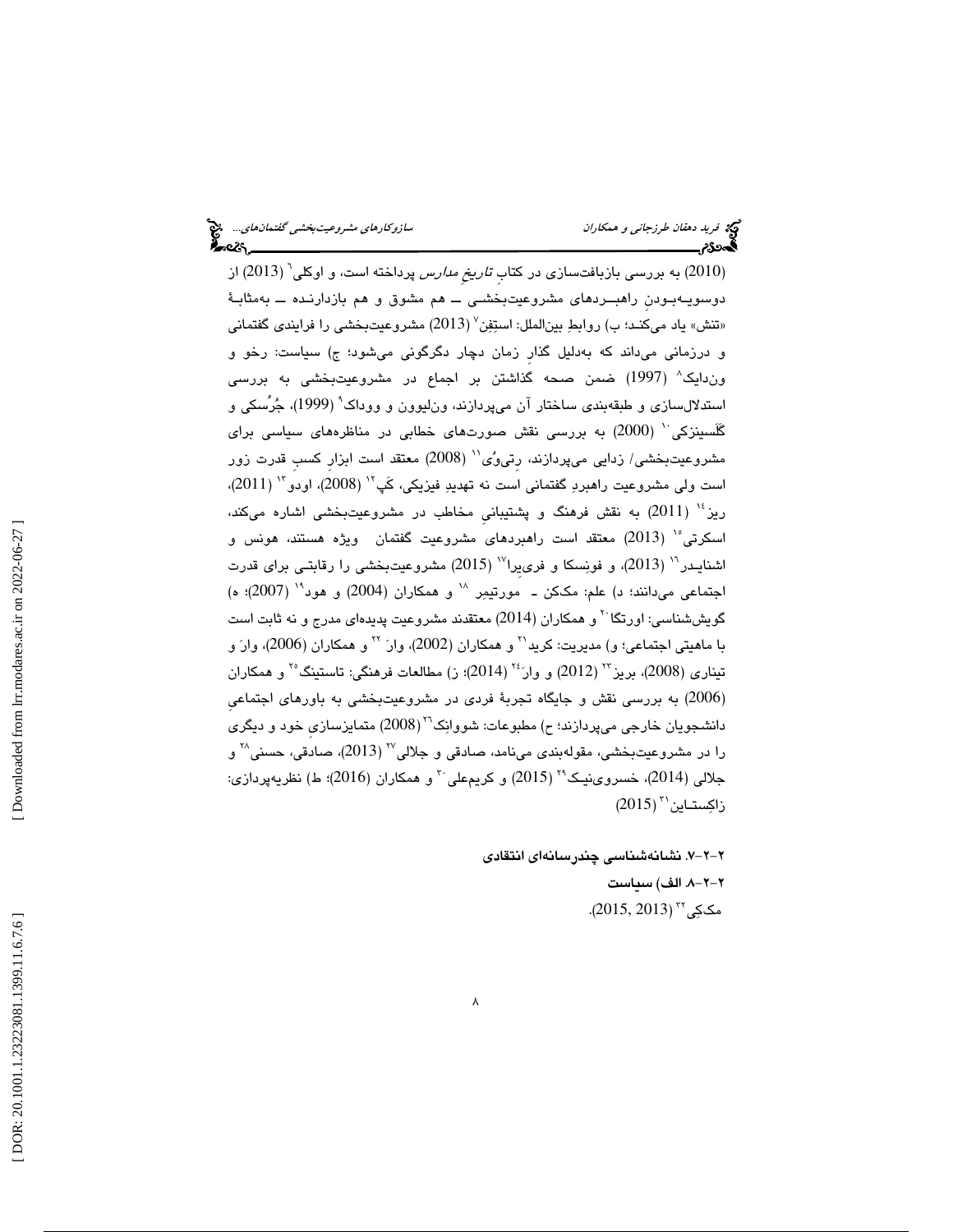# -2-9. 2 نظريـة روايت

 $^{\mathsf{r}}$ الف) علم سلِگوئیــن $^{\mathsf{r}\mathsf{r}}$  (2001)؛ ب) مدیریت: لامِرتــز و بائـوم $^{\mathsf{r}\mathsf{r}}$  (1998) و هامفریس ) مطبوعات: زلايزر 2010)؛ ب ) ( 1993) به منطق زيرساختي روايت در مشروعيتبخشي <sup>36</sup> ميپردازد.

با توجه به نكتههاي اشارهشده در بالا، ميتوان به وجه غالبِ بنيادينِ مشتركي در نحوة عملكرد سازوكارهاي مشروعيتبخشي پيبرد كه اشاره به آنها، ميتواند بسيار بااهميت و رهگشا باشد: نخست، عملكرد اين سازوكارها مبتني بر هژموني و اجماع است و نه بر زور و قدرت تكقطبي؛ دوم، منطق عملكرد آنها پارادوكسي است ، يعني هم اين و هم آن؛ سوم، بهدنبالِ نكتة نخست، قدرت يكسويه نيست ، بلكه ميانِ گفتمانها جاري و تنظيمكنندة روابط آنهاست<sup>۳</sup>ٌ؛ چهارم، بازبافتسازی گذرگاهی است كه از مجرای آن، «نشانههای متن نسبتهاي جديدي به خود ميگيرند» (نجوميان ، :1394 ـ 55 ؛)56 و پنجم، التفات پژوهشگران به بافت و اهميت آن در تحليلِ متنِ موردنظر است.

بركامات *زباني دورة المراكام المراكام المراكام المراكام المراكام المراكام المراكام المراكام المراكام المراكام الشهائذ الذات الذات الذات الذات الذات الذات الذات الذات الذات الذات الذات الذات الذات الذات الذات الذات الذات ا* تقريباً تمام پژوهشگران پيش از بررسي و شناسايي سازوكارهاي مشروعيتبخشي، اطلاعات بافتي، فرهنگي و تاريخي متن مورد تحليل را بهدست ميدادند، سپس بهسراغ شناسايي راهبردها مي رفتند، و عدهاي سعي در پيوند ميان اين راهبردها با نظرية اجتماعي داشتند. به همین دلیل، روششناسی،ای بهکاررفته (کمی، کیفی، یا تلفیقی و بعضاً با ويژگيهاي پديداري) و راهبردهاي شناساييشده در متون مختلف با يكديگر تفاوت داشتند و اين نبود مگر حسبِ اقتضاي نوع متون و بافتهاي متعلق به آن. بنابراين، با توجه به نوع متن و گفتمان ادبيات داستاني معاصر، تلاش بر آن است تا روششناسي اين پژوهش با توجه به ويژگيهاي متن ادبيِ در درست تحليـل و با حفظ ويژگيهاي پديداري آن، پايهريزي شود.

# 3. چارچوب نظري

# -1 3 . مباني نظري

ون ليوون (2007) معتقد است مشروعيتبخشى پاسخ به چرا ــ پرسشهاى ابرازشده يا نشده است ــ «چرا ما بايد چنين كنيم؟» و «چرا ما بايد اين كار را به اين طريق انجام دهيم؟». او چهار نوع سازوكار مشروعيتبخشي را در متون آموزشي پايهٔ نخست مدارس شناسايي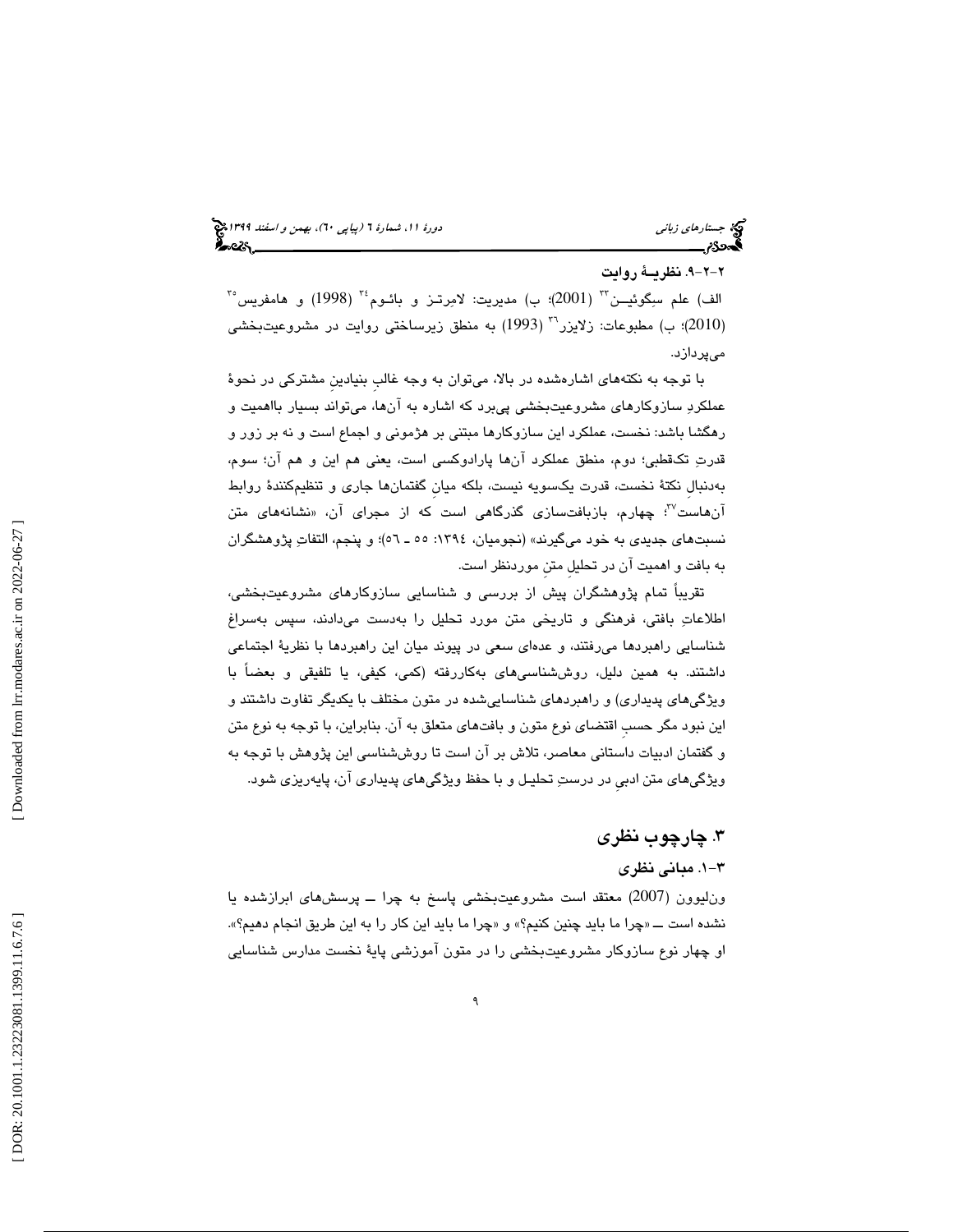ميكند كه ميتوانند بهصورت مستقل يا تركيبي براي مشروعيتبخشي/ زدايي يافت شوند. اين چهار دسته عبارتانـد از:

الف) مرجعيتبخشي<sup>٪</sup>: ون¦يوون (2007) معتقد است يک نوع پاسخ به پرسشِ مشروعيتبخشي «چون من چنين ميگويم» است، جايي كه «من» كسي است كه نوعي مرجعيت به او سپرده ميشود. جدول ۱ دربرگيرندهٔ انواع مواردي است كه در اين دسته قرار ميگيرد:

| نمونه                                                                | تعريف                                                                                                                                 | انواع<br>مرجعيتبخشى |
|----------------------------------------------------------------------|---------------------------------------------------------------------------------------------------------------------------------------|---------------------|
| مگنِس نشست، زیرا آموزگار گفت چنین<br>کند.                            | مرجعیت مشروع به فردی به دلیل نقش یا<br>موقعیتش در نهادی خاص، داده میشود.                                                              | مرجعيت فردي         |
| آموزگار بخرد راه درست تلفظ نام کودک<br>را مییابد.                    | مشروعيت بەواسطۀ كارشناسى بەدست<br>میآید.                                                                                              | مرجعيت كارشناس      |
| آموزگار بخرد راه درست تلفظ نام کودک<br>را مییابد.                    | این نوع مشروعیت بر پیروی مردم از الگوها<br>و رهبران اندیشه استوار است.                                                                | مرجعيت الگو         |
| زنگ تفریح معمولاً وقفهای اجباری در<br>برنامه است.                    | مرجعيتِ قوانين، قواعد و مقررات است.                                                                                                   | مرجعيت غيرفردي      |
| روال این بود که به کودکان پیشدبستانی<br>روزانه شیر رایگان داده شود   | این نوع مرجعیت وزنهٔ بسندهای را با عنوان<br>«سنت»، «روال»، «رسم»، و «سنت» با خود<br>حمل میکند تا مورد چالش قرار نگیرد.                | مرجعيت سنت          |
| بیشتر آموزگاران سوابق پیشرفت آنها را<br>نگهداری میکنند (بسامد بالا). | پاسخ به پرسش مشروعیتبخشی این است<br>«چون آن کاری است که هرکس دیگری<br>انجام می دهد» یا «چون آن کاری است که<br>اغلب مردم انجام میدهند» | مرجعيت انطباق       |

**جدول ۱**: مرجعيتبخشي و انواع آن : **Table 1:** Authorization and its types

ب) ارزشگذاری اخلاقی<sup>۲۹</sup>: ون $\mu$ ون (2007) این دسته را بر اساس ارزشهای اخلاقی میداند. او معتقد است: «ما در مقام تحلیلگران گفتمان میتوانیم صرفا انها را بر اساس دانش فرهنگیِ عقلسلیمیمان شناسایی كنیم. كارایی تحلیلِ گفتمانِ زبانی در این نقطه متوقف<br>میشود». جدول ۲ دربرگیرندهٔ انواع مواردی است كه در این دسته قرار میگیرد: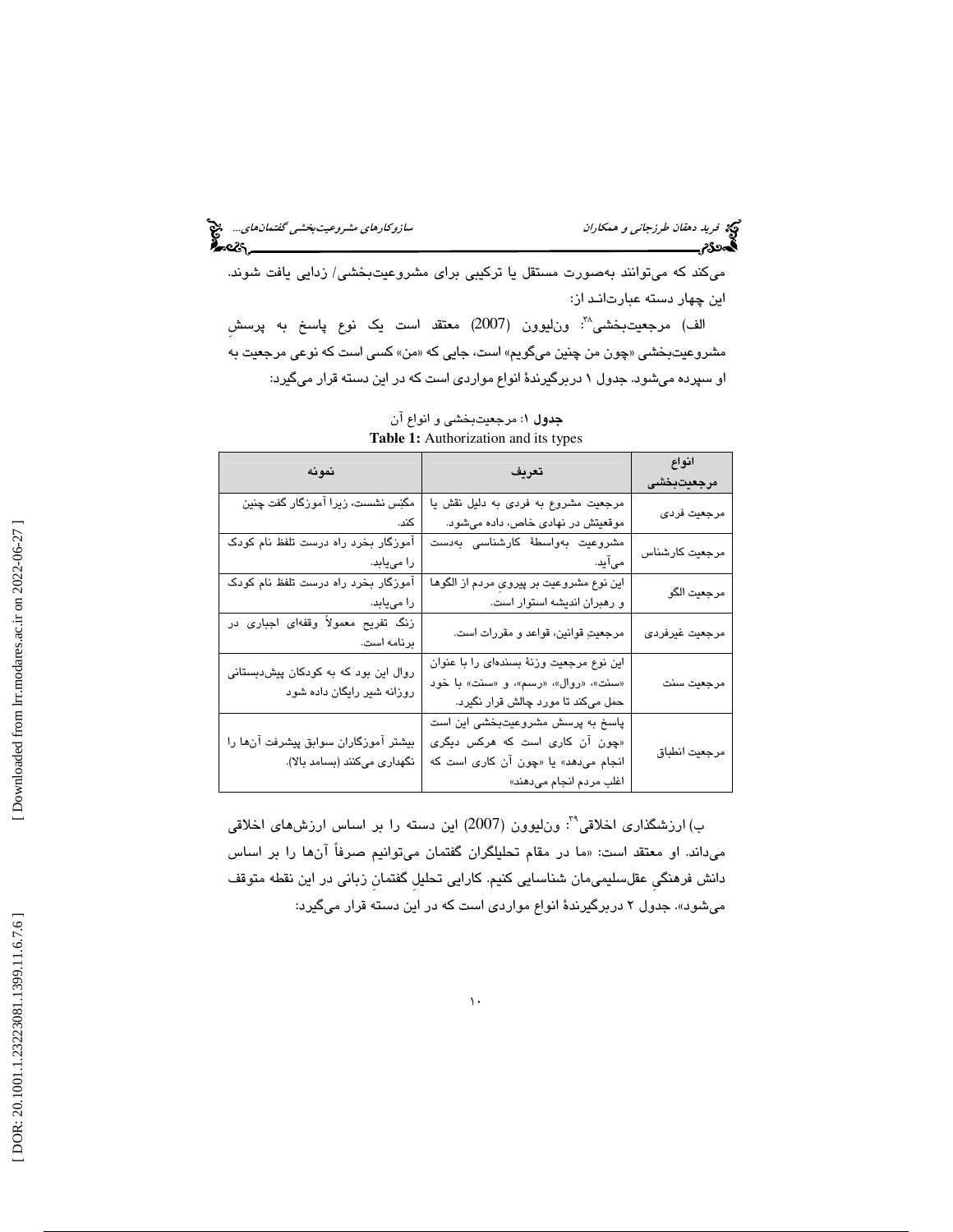جستار*هاي زباني (بيابي 139) ويونيو (بيابي نيمارة 1 (پياپي -1*)، بهمن و *اسفند 1*991 مج

| نمونه                                | تعريف                           | انواع ارزشگذاری اخلاقی |
|--------------------------------------|---------------------------------|------------------------|
| نشان دادن علائم استرس آغاز مدرسه     | صفتهای ارزشگذاری: انتقال دهندهٔ |                        |
|                                      | کیفیتهای عینی کنشها و ابژهها و  | ارزشگذار <i>ی</i>      |
| واكنشى سالم و طبيعي است.             | تأیید قلمروهای ارزشی.           |                        |
| بهجای «کودک برای نخستینبار به مدرسه  | بیرونکشیدن کیفیتی از پرکتیسها   |                        |
| میرود»، ممکن است بگوییم «کودک        | بهنحوی که آنها را به گفتمانهای  | انتزاع بأ              |
| استقلال بەدست مىآورد».               | ارزشهای اخلاقی متصل میکند.      |                        |
|                                      | بر دو گونهٔ مثبت و منفی است و   |                        |
| مانند آدم بزرگی که پیشهای نو را آغاز | پاسخ به پرسش مشروعیت چنین       |                        |
| میکند  کودک نگران خواهد بود.         | است: «چون همانند کنش دیگری      |                        |
| عادی همچون تمییز کردن دندانتان خواهد | است که با ارزشهای مثبت مرتبط    | قياس ``                |
|                                      | است» (يا در صورت مقايسة منفى،   |                        |
| شد.                                  | «چون همانند کنش دیگری نیست که   |                        |
|                                      | با ارزشهای منفی مرتبط است»).    |                        |

جدول 2: ارزشگذاري اخلاقي و انواع آن **Table 2:** Moral evaluation and its types

ج) توجيه عقلانيَّ': ون!ليوون (2007) معتقد است ارزشگذاری اخلاقی و توجيه عقلانی نسبت به يكديگر در وضعيت همپوشاني قرار دارند. او دو نوع را زير اين دسته برميشمرد: ) 1 توجيه عقلاني ابزاري و ۲) توجيه عقلاني نظري. جدول ۳ دربرگيرندهٔ انواع مواردي است كه در اين دسته قرار ميگيرد:

جدول 3: توجيه عقلاني ابزاري و انواع آن **Table 3:** Instrumental rationalization and its types

| نمونه                             | تعريف                                   | انواع توجيه عقلانى ابزارى |
|-----------------------------------|-----------------------------------------|---------------------------|
|                                   | ھدف بەمثابۀ «در مردم»: ھدف بەمنزلهٔ     |                           |
| آموزگار جِین از تماس چشمی و       | آرمان، قصد، انگیزه + عاملیت کنشگر       | هدف،حوري (آرمان-          |
| بیان چهره استفاده کرد تا پیوندهای | هدفمند                                  |                           |
| مثبتی را با او برقرار کند.        | فرمول: من كار الف را كردم تا كار ب را   | محوري)                    |
|                                   | بكنم (تا ب باشم، يا تا ب را داشته باشم) |                           |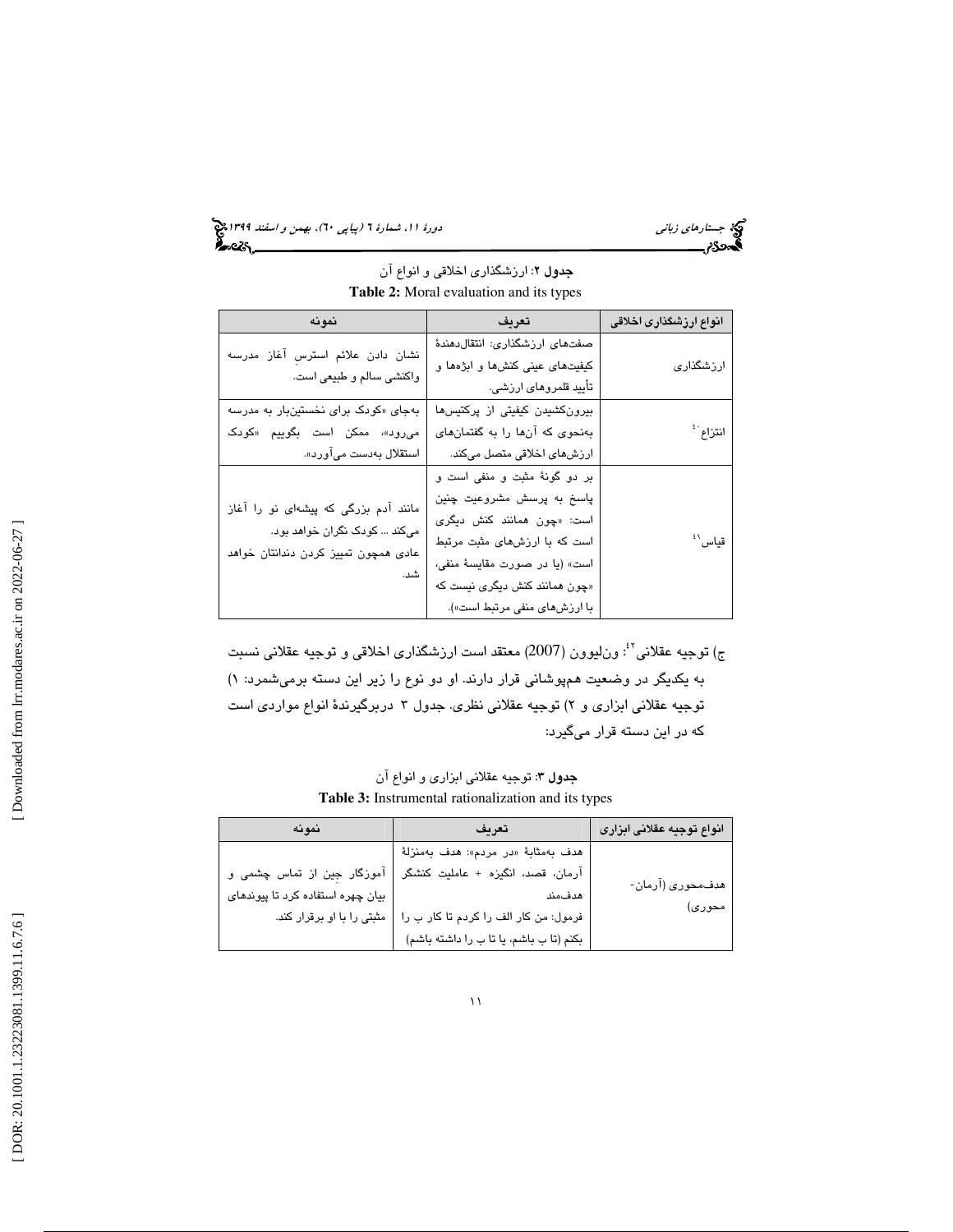| انواع توجيه عقلانى ابزارى | تعريف                                    | نمونه                            |
|---------------------------|------------------------------------------|----------------------------------|
| ابزارمحور <i>ی</i>        | هدف بهمثابهٔ «در کنش»: کنش ابزاری        | کودکان بر این مشکلات چیره می     |
|                           | برای هدف است.                            | شوند با جدا نگهداشتن دو عالم از  |
|                           | فرمول: «من به ب كردن (يا بودن، يا داشتن) | یکدیگر و صحبتنکردن دربارهٔ       |
|                           | مى رسم با الف كردن» عامليت               | خانه در مدرسه یا اشارهنکردن به   |
|                           | دستنخورده می ماند یا «فلان کردن در       | مدرسه در خانه.                   |
|                           | خدمتِ رسيدن به بهمان بودن (يا كردن، يا   | زمان رسمی گروه سازوکاری          |
|                           | داشتن)» این نمونه کاری به عاملیت ندارد.  | قدرتمند برای نظارت اجتماعی است.  |
| تأثيرمحوري                | تأكيد بر نتيجهٔ كنش:                     | ١. کودک شما باید فرابگیرد        |
|                           | ١. عدم همسانی میان عامل کنشی که          | پرخاشگری را کنترل کند، تا دیگران |
|                           | هدفش باید برساخته شود، و عامل کنشی       | او را بپذیرند.                   |
|                           | که خود هدف را تشکیل میدهد.               | ۲. فرستادن کودکان به دور از خانه |
|                           | ٢. وضعيت تأثير: كنش هدفمند خود عامل      | در سنین کودکی شخصیت می           |
|                           | یا آغازگر کنش هدف است.                   | سازد.                            |

جدول ٤ دربرگيرندهٔ انواع مواردي است كه در اين دسته قرار ميگيرد:

| <b>Tuble</b> 1. Theoretical rationalization and no types                                                         |                                                                                                                                                                              |                         |
|------------------------------------------------------------------------------------------------------------------|------------------------------------------------------------------------------------------------------------------------------------------------------------------------------|-------------------------|
| نمونه                                                                                                            | تعريف                                                                                                                                                                        | انواع توجيه عقلانى نظرى |
| مدرسه حکایت از رشدِ کودک دارد.                                                                                   | یک فعالیت بر حسب دیگری، فعالیت<br>اخلاقی شده، تعریف می شود با استفاده از                                                                                                     | تعريف                   |
|                                                                                                                  | رابطهٔ اسنادی یا دلالی.                                                                                                                                                      |                         |
| والدین هر روز از همان راه به<br>سوی مدرسه استفاده میکنند، زیرا<br>«کودکان کمسال از برنامهٔ روزمره<br>حظ مىبرند». | پاسخ به پرسش مشروعیت عبارت است<br>از: «زيرا انجام كارها به اين روش<br>مناسب طبيعت اين كنشگران است».                                                                          | تبيين                   |
| نگران نباشید اگر شما یا کودکتان<br>گریه میکنید. دیری نمیپاید.                                                    | حلقهای از مرجعیت را گردِ خود دارند، و<br>نه بر اساس مرجعیت، که بر اساس<br>كارشناسى، بنيان نهاده شدهاند، و<br>نتيجتاً مىتوانند توسط تجربههاى نقض<br>رد شوند، دستکم بهطور کلی. | پیشبینیها               |

جدول 4: توجيه عقلاني نظري و انواع آن **Table 4:** Theoretical rationalization and its types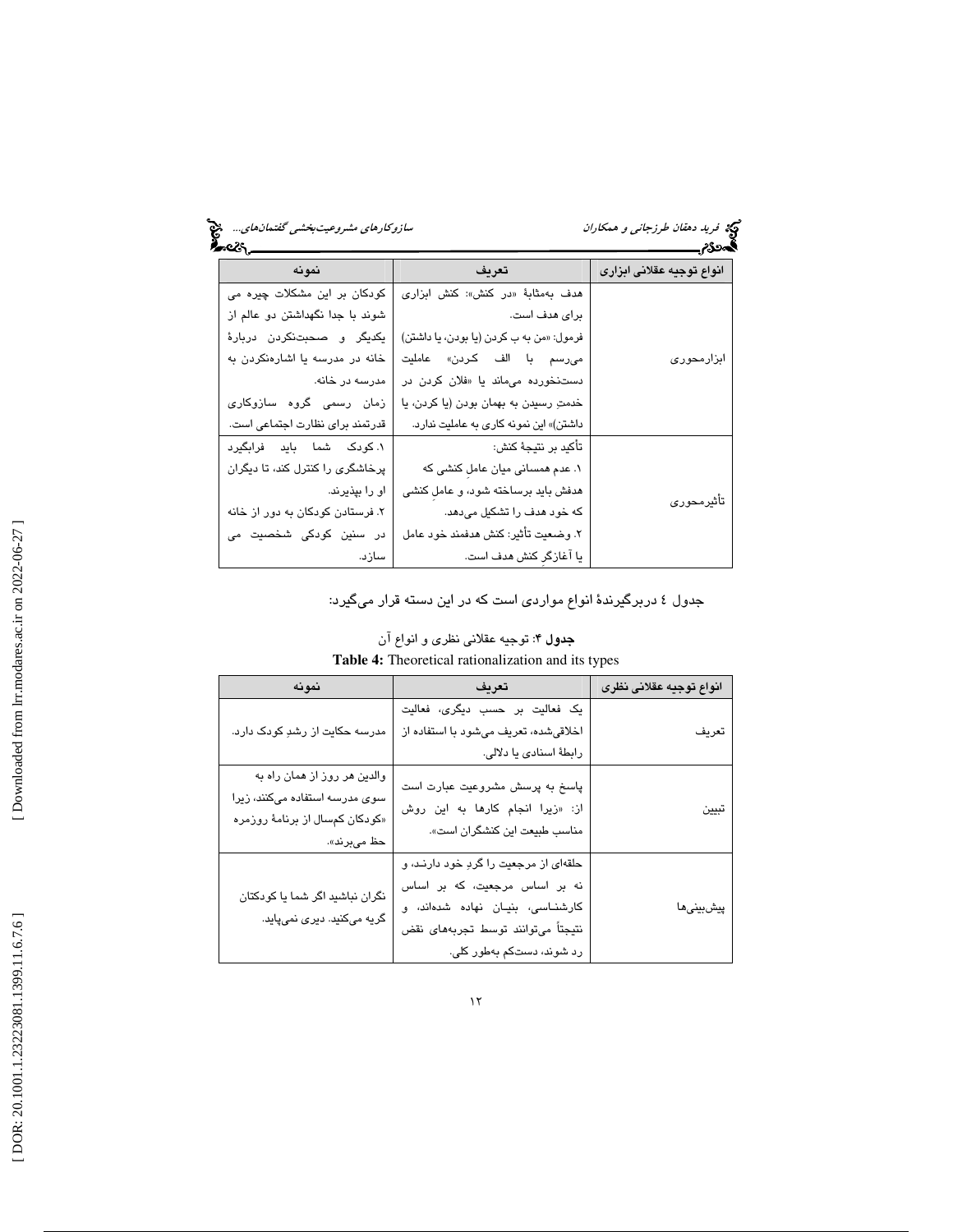جستار*هاي زباني (بيابي 139) ويونيو (بيابي نيمارة 1 (پياپي -1*)، بهمن و *اسفند 1*991 مج

د) اسطورهسازي<sup>؟؛</sup>: ونليـوون (2007) ميگويـد در اين نوع، مشروعيت از طريق قصهگويي بهدست ميآيد. جدول ٥ دربرگيرندهٔ انواع مواردي است كه در اين دسته قرار ميگيرد:

| <b>Lable</b> 5. <b>IVEY</b> HID POUSIS and its types                                                                                                                                                                                                                                      |                                                                                                                                                     |                              |
|-------------------------------------------------------------------------------------------------------------------------------------------------------------------------------------------------------------------------------------------------------------------------------------------|-----------------------------------------------------------------------------------------------------------------------------------------------------|------------------------------|
| نمونه                                                                                                                                                                                                                                                                                     | تعريف                                                                                                                                               | انواع<br>اسطورەسازى          |
| تمام خانواده بههمراه پدر برای دیدن مری<br>کیت که نخستین مسابقهٔ خود را برنده می<br>شود، آمده بودند.                                                                                                                                                                                       | به قهرمانان برای درگیرشدن در پرکتیس<br>های اجتماعی مشروع، یا بازگرداندن نظم<br>مشروع، پاداش داده میشود.                                             | حكايت اخلاقى                 |
| ونایوون مثالی در این مورد ارائه نمیکند.                                                                                                                                                                                                                                                   | بیان میکنند چه اتفاقی خواهد افتاد اگر با<br>هنجارهای پرکتیس های اجتماعی انطباق<br>نداشته باشید.                                                     | حكايت پندآموز                |
| صرفاً پیش از آغاز بحث بیشتعیین اشاره<br>میکند مثالهای قبلی همگی ساده بودند.                                                                                                                                                                                                               | ونليوون توضيحي ارائه نميدهد.                                                                                                                        | تعيّـــن منفرد <sup>؛؛</sup> |
| آموزگار صدا زد: «نویل»/ شیر گفت: «بله».<br>زیر لب سخن گفت، درحالی که دهانش را تا<br>حد امکان کم باز میکرد تا آموزگار دندانش<br>را که به تیزی سیخ و چاقو بودند، نبیند.<br>دمش را در هوا تکان نمیداد. نمیفرید. کنار<br>دختر كوچولو نشست، مثل دستهٔ گل. (تغییر<br>از وضعیت حیوانی به انسانی) | ١. تغييـــــــر: تغيير در مختصه انساني<br>۲. کنش نمادین: کنشهایی خاص که<br>میتوانند بیش از یک قلمرو از پرکتیس<br>اجتماعی نهادیشده را بازنمایی کنند. | بيـــشتعيّــــن°'            |

**جدول ۵**: اسطورهساز*ی* و انواع آن **Table 5**: Mythopoesis and its types

# -2 3 . نگاهي به ونليوون (**2007**) و روششناسي تحقيق

در اين پژوهش، ضمن پذيرش نظرية مشروعيتبخشيِ ونليوون (2007)، با تكيه بر لاكلا و موف (2001) و دريدا (1983) خوانشي واسازانه از آن نظريه ارائه ميشود.

دريدا (1983) در ن*امهای به يک دوست ژاپني د*ربارهٔ واسازی میگويد: «واسازی روی ميدهد، رويدادي است كه منتظر تفكر، آگاهي يا سازمان سوژه، يا حتي مدرنيته نميماند. ساختار خود را واميسازد». او ميافزايد: «واژهٔ "واسازي"، مثل هر كلمهٔ ديگر، ارزش خود را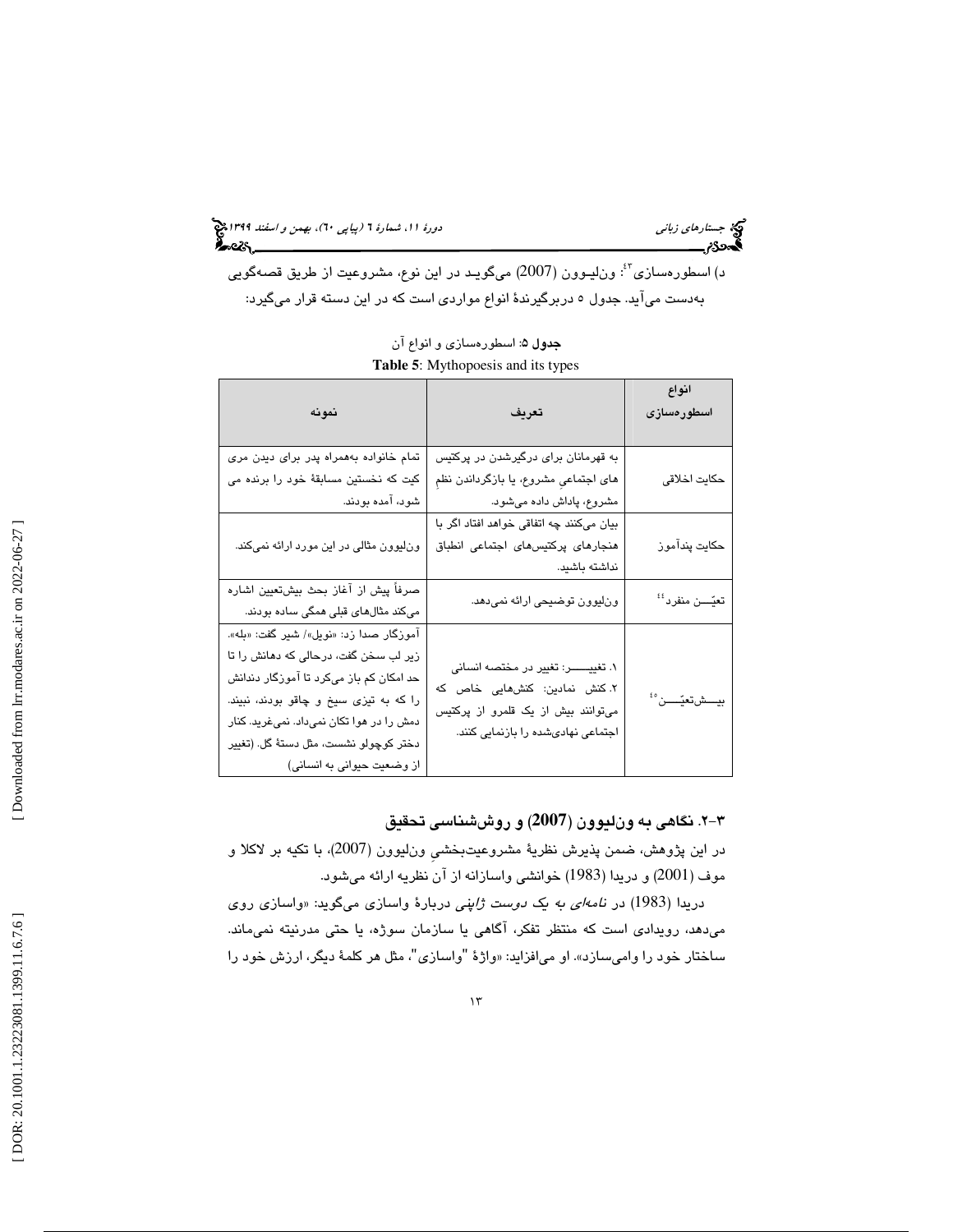فقط از حک شدن بر زنجیرهای از جایگزینهای ممکن، در انچه ممکن است سردستی «بافت» ناميده ميشود، بهدست ميآورد». نجوميان ضمن شرحِ مفصلِ واسازي دريدا، مينويسد: دريدا معتقد است مرزبنديهاي ميان گفتمانها بياعتبارند و ميگويد گفتمانها درون يكديگر » نشت ميكنند» (١٣٩٤: ٥٦). بنابراين، ادعاى مشروعيتبخشي نميتواند سرسختانه و دستنخورده باقي بماند، زيرا تثبيت گفتماني محدود و موقت است و در محل نشتِ گفتماني ـــ آستانه ــ فرو ميريزند و در وضعيت پارادوكسي قرار ميگيرد.

همچنين، با توجه به گشودگيِ متون ادبي، در مقولههاي معرفيشدة ونليوون (2007) نخواهيم ماند و بيترديد گذر خواهيم كرد. براي نمونه، در تحليل متن سلوك خواهيم ديد:

ـ توجيه عقلاني ـ نظري ميتواند بدون آنكه مبتني بر تعريف يا تبيين باشد بر پاية روايت، گزاره يا مؤلفهاي از آن گزاره را توصيف كند.

ـ مرجعيت هرچند مبتني بر انطباق است، ولي ميتواند ناشناسا باشد و عامليت گويندة آن آشكار نباشد.

ـ ارزشگذاري ميتواند اخلاقي نباشد و مبتني بر مفاهيم استعلايي درون متن عمل كند. افزون اينكه، خلاف ون|ليوون (2007)، مشروعيتبخشي افزودهاي گفتماني بر يک گفتمان نيست ، بلكه خود سازوكاري گفتماني است كه در كنار گفتمانهاي جنسيتي، حيات خود را دارد. از همین رو، در این پژهش، نگاه لاکلا و موف (2001) به «مفصلبندی<sup>۶</sup>ْ و گفتمان» روششناسيِ توصيف سازوكارهاي مشروعيتبخشي را برميسازد:

هر پركتيسي را مفصلبندي خواهيم ناميد كه ميان عناصر رابطهاي را برقرار سازد بهنحوي كه در نتيجة پركتيس مفصلبندي، هويت آنها تعديل شود. كليت ساختاريافته را كه از پركتيس مفصلبندي نشئت ميگيرد، گفتمان ميناميم. مواضع متفاوت را، تا آنجا كه درون يك گفتمان مفصلبندىشده نمود مىيابند، وقته<sup>٤٧</sup> خواهيم ناميد. درمقابل، هر تفاوتي را كه بهلحاظ گفتمان خواهيم ناميد. (105 2001: ,Mouffe & Laclau . (<sup>48</sup> مفصلبندي نشده باشد، عنصر

در اين پژوهش، در وجه غالب، دو ساحت گفتمانمندي وجود دارد؛ نخست، راوي داستان سلوك ــ در مقام يك سوژة گفتماني ــ در تلاش است تا با بهكارگيري انواع صنايع بياني خرد و كلان، به كل روايت خود و در نگاهي عميقتر، به گفتمان جنسيتي مورد پشتيباني خود مشروعيت دهد. اين صنايع بياني ميتوانند در ساختارهاي خرد زبان عمل كنند و ميتوانند كلان باشند به اين مفهوم كه راوي از كل روايت براي مشروعيتبخشي به مواضعِ گفتماني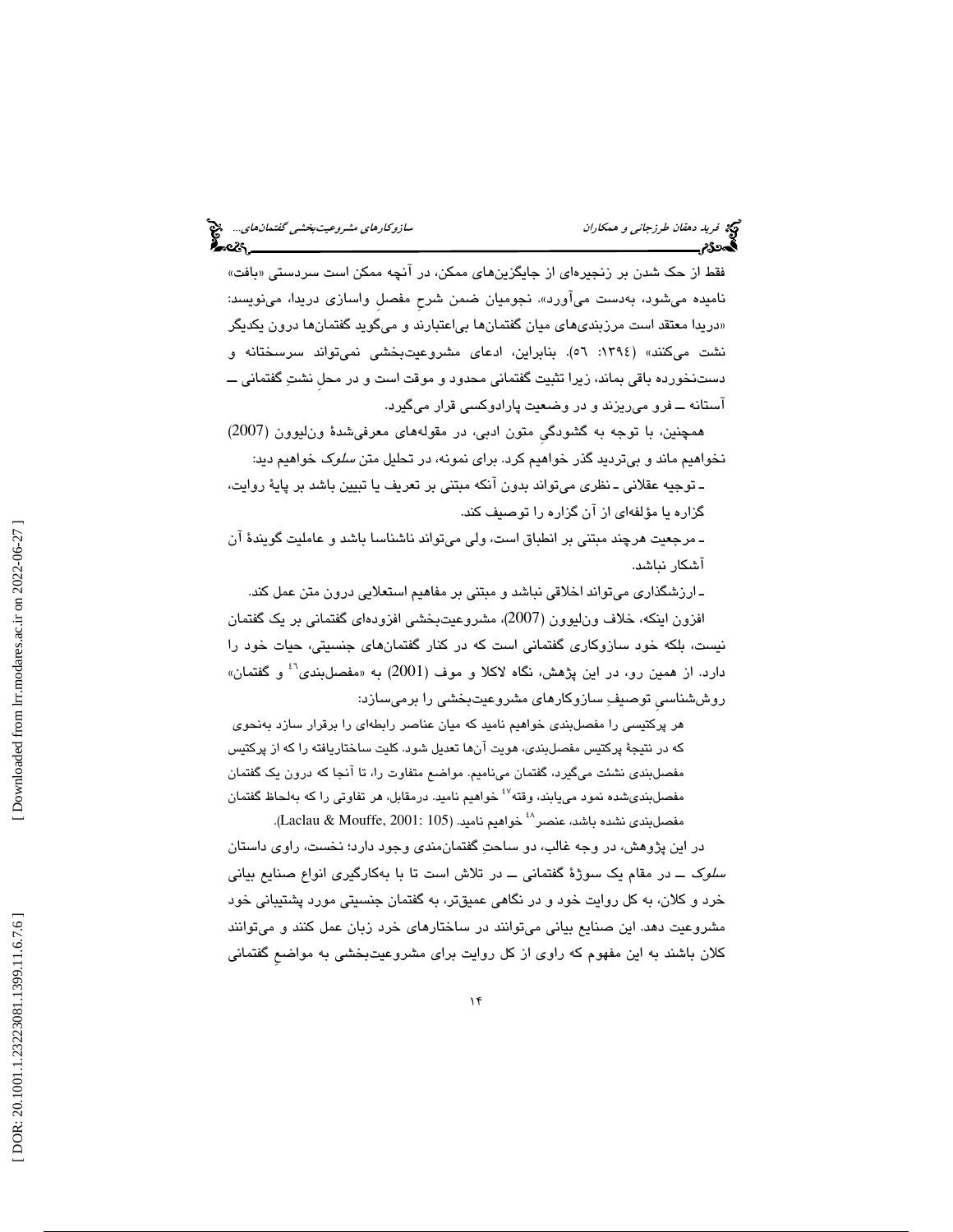خود و سوژههاي داستان خود بهره ببرد. دوم، در بحرانها يا پارادوكسهاي موجود در متن، اين سوژههاي گفتمان جنسيتي در داستان هستند كه سعي ميكنند در بازنماييهاي روايتشده به باورهاي خود مشروعيت بخشند. ازهمين رو، حتي اگر داستان در جايي تخاصم گفتمانهاي جنسيتي را به نمايش نگذارد، راوي در حال كسب، حفظ، بازسازي، و زدودنِ مشروعيت است تا داستان خود را نزد خوانندگان پذيرفتني و مشروع عرضه كند. چرا بايد روايت تو را پس، بهپيروي از ونليوون (2007)، از راوي داستان بايد پرسيد: « بپذیرم؟» و/ یا «چرا باید گفتمان $\bm{s}$ ای جنسیتی را همانگونه كه برایم بازنمایی كردهای، باور كنم؟ .» در لاية دوم، او بايد همان پرسشها را نزد گفتمانهاي جنسيتي درون داستان طرح كند. لازم است به اين نكته اشاره شود كه نگارندگان براي تحليل متن ادبي موردنظر از ابزارهاي ديگري نيز بهره بردند ، از آن دست ميتوان به ابزارهاي زبانشناسي نقشگرا مانند وجه و نمود اشاره كرد.

# 4. تجزيه و تحليل دادهها

### 1ـ4 . خلاصة داستان

در اين بخش، ابتدا با توجه به بخشهاي موردنظر براي تحليل، خلاصهاي هدفمند از داستان ارائه ميشود كه بهطور عمده معطوف به سه بخش داستان است. نخست، عشق نافرجامِ راوي/ قيس به مهتاب؛ دوم، فزّه كه به خواهرش مهتاب حسادت ميورزد؛ و سوم، اردي كه حاكميت را در خانه از پدر ميستاند.

راوی/ قیس شاعری است که در زمان حال روایت از عشق نافرجامی که به مهتاب داشته است در رنج است. قيس، از عشق خود به مهتاب، نامهای فراوانی مانند نيلوفر، مهاما، و غيره، به او میدهد و داستان رویدادهایی را شرح میدهد که آشفتگی خانوادهٔ نیلوفر ـــ بهویژه مفصلبندی گفتمان زنانه ـــ برای خواننده بازنمایی میشود. راوی/ قیس در اثنای روایت در تلاش است تا پيوسته به عشق خود بهمنزلهٔ امر مقدس مشروعيت دهد، آن را حفظ كند و جدايي ميان خود و مهتاب را برعهدهٔ خواهر مهتاب يعني فزه فرافكني كنـد و گاه متهم اصلي را خود مهتاب مىداند. مهتاب مادرى به نام جانباجى، پدرى به نام سنِمار، برادرى به نام اردی، و سه خواهر به نامهای فزه، فخیمه، و آزاده دارد. براساس توصیفهای راوی/ قیس،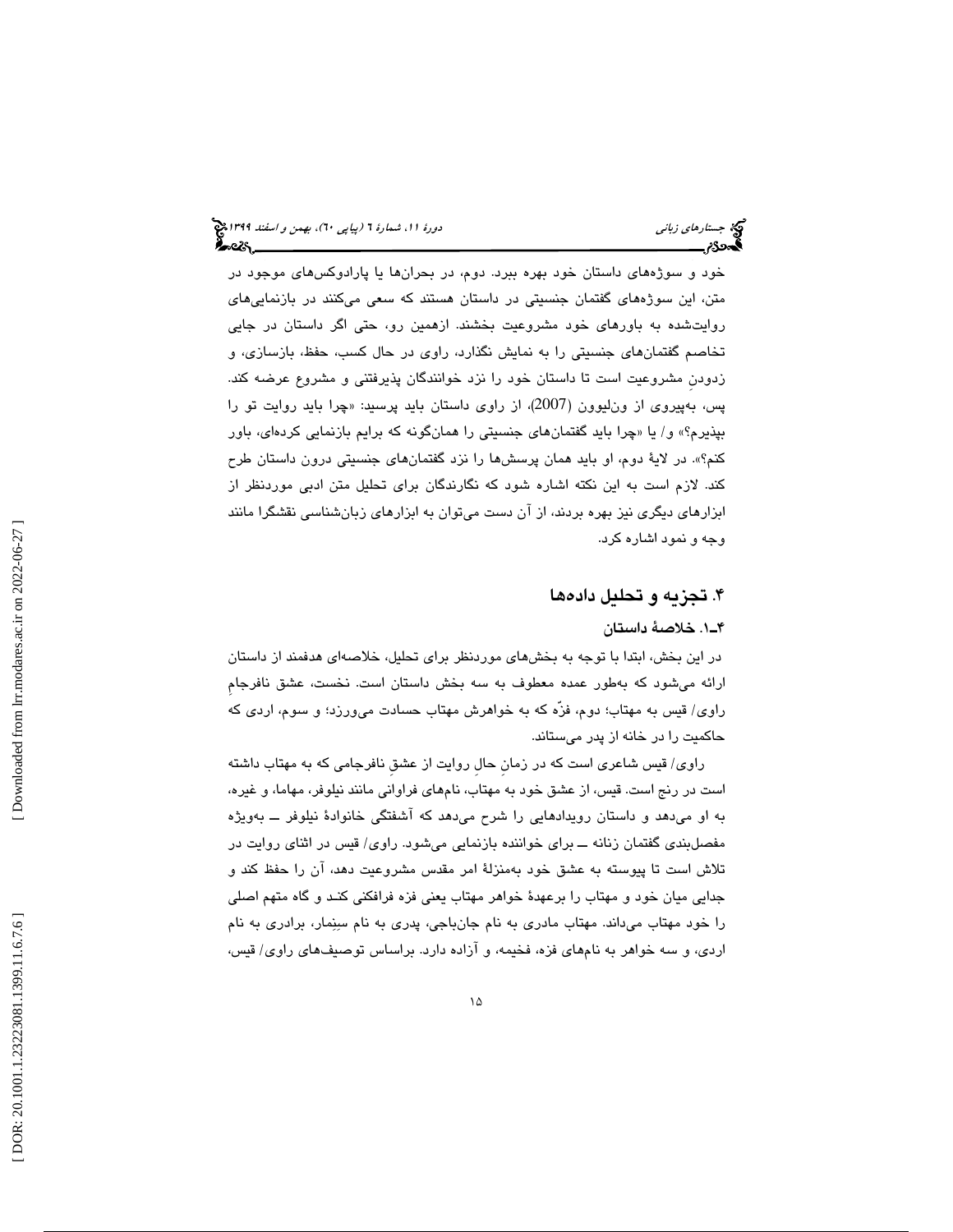فزه به دلیل عدم جذابیتهای ظاهری مردپسندانه، به مهتاب حسادت می $\mathfrak{o}_\mathfrak{c}$ رد و ظاهراً تنها فردی است که جدایی از قیس را در گوش مهتاب زمزمه میکند. روزی در خانه، اردی مشاجرهٔ پر سروصدایی را به راه میاندازد. پدر كه برای آرام كردن او آمده است سبلیای بر صورتش می زند و اردی در دم پاسخ او را با سبلی میدهد و این لحظهای است كه حاكمیت در خانه از پدر به پسر منتقل و حضور فیزیکی پدر از داستان حذف میشود. راوی/ قیس که در اثناي داستان، سفارش ساخت ابزار قتلی را به استادكاری می دهد تا به دلیل كینهٔ فراوان از بي وفايي مهتاب در عشق، او را به قتل برساند؛ در پايان، از كشتن مهتاب درميگذرد.

# 2ـ4 . تحليل بخشهاي برگزيدة داستان

۴ـ۲ــ۱. گفتوگوی ذهنی راوی/ قيس دربارهٔ عشق

دال «عشق» در رمان *سلو*ک موضوعی است که کل داستان بر محوریت ان شکل میگیرد. راوي بهدنبال آن است تا به مفصلبندي عشق بهمثابة ساحتي استعلايي مشروعيت بخشد ، بهنحوي كه فقط قيس و مهتاب قدرت درك آن را دارند. همينجاست كه او نسبتبه گفتمان زنانه در وضعيتي پارادوكسي قرار ميگيرد. او براي درك عشق در گفتمان زنانه، هم به مهتاب مشروعيت ميبخشد هم از فزّه مشرعيت ميزدايد. در بخش بعدي تحليل، يعني «گفتوگوی فزّه و مهتاب» شاهد اين مشروعيتزدايي از فزّه خواهيم بود.

اکنون توجهتان به تحلیل این گفتوگوی ذهنی راوی جلب میشود: راوی/ قیس برای مشروعيتبخشي به باور خود دربارة عشق ميگويد:

بله، خانمها و آقايان! [...]. زبان ندارم، اما كور هم نيستم. پس ميدانم، ميدانم و چنينم؛ نيز متوجه نقيض دروني خود هستم؛ عشق در عهد توليد انبوه و مصرف انبوه، معنايي كه از آن مايه كه من مراد ميكنم ندارد. ميزبانم به طعنه گفته بود «در اين طرفها ضربالمثلي شنيده است كه شخص براي نوشيدن يك شيشه شير، يك گاو نميخرد!» گفته و خنديده بود. و من... من... .

همانگونه كه مشاهده ميشود او «ميدانم» و «چنينم» خود را «نقيض دروني» مينامد و برای مشروعیتبخشی به ان، با استفاده از توجیه عقلانی ـ نظری روایتمحور ان را «عشق در عهد توليد انبوه» توصيف ميكند سپس، براي حفظ مشروعيتِ ان «نقيض»، از مرجعيت سنتِ یک ضربالمثل استفاده میکند. در ادامه، او ضمن ردِ انطباق با «هنجارهای روز زمانه»، بر تعیّن منفرد خود با استفاده از سیالپنداری تأکید میکند «نه! **من** از بیآغاز جهان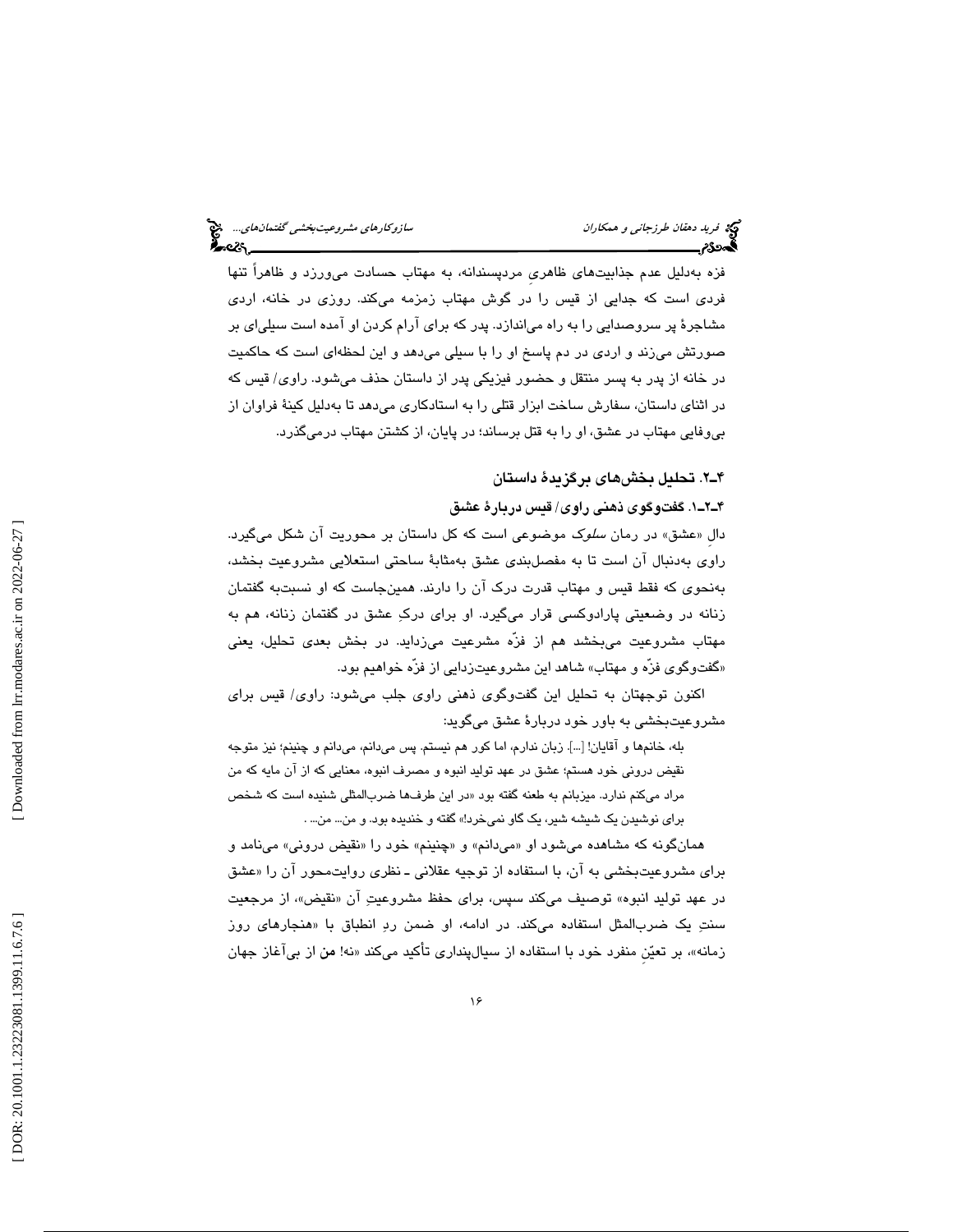آمده است تا امروز، تا اكنون و ميرود سوي بيپايان»؛ «من» موجوديتِ جسماني ندارد، بلكه وجودی است که در بُعدِ زمان ـــ «از بیlغاز… تا اکنون… سوی بیپایان» ـــ جاری است.

راوی/ قيس از عشق بهمنزلهٔ «سر اعظم» ياد مىکند با اين ارزشگذارى استعلايى و با استفاده از توجيه عقلانی تبيينی و نيز مرجعيت انطباق سعی میكند به «حسىِ» خود مشروعيت دهد: «زبانهاي دله ــ تيز ــ پرگو، و بخيل، و نگاه ناپاک به آن سرِّ اعظم؛ پس حسد كه را برنميانگيزد عشق؟!». او در ادامه سعي ميكند تا مفصلبندي دالِ استعلاييِ عشق را با صراحت بيشتري شكل دهد «سر اعظم»، «سجادهٔ شريف يگانه بودن»، «افسون عشق»، «فقط من و تو و خدا!» ، «فقط تو و من خدا!»، «و ديگر هيچ!»، «چشماني كه دوستشان دارم.»، «[…]؛ من خود را در تو جستهام از آن دمی كه تو را باز يافتهام» ، و … . دو نكته دربارهٔ اين گره گاههاي دالِ عشق در خور توجه است؛ نخست اينكه هر كدام از آنها به دنبال مشروعیتبخشی به گرهگاه قبلی است، برای نمونه، «فقط من و تو و خدا!» با ارزشگذاری استعلایی به «سجادهٔ شریف یگانه بودن» مشروعیت میبخشد. دوم، انکه «من تو را تصرف نكردهام؛ من خود را در تو جستهام از آن دمي كه تو را باز يافتهام» ضمن مشروعيتبخشي چشماني كه دوستشان دارم.» [...] «من در آنها و تو در من. [...]. تو تمام هستي مرا به « تصرف كردهاي.» با استفاده از توجيـه عقلاني ـ ابزاري ابزارمحور، در درون خود نيز از سازوکار مشروعیتبخشی بهره میبرد. راوی/ قیس برای مشروعیتبخشیدن به «من تو را تصرف نكردهام»، با بازنمايي رابطة مجاز مرسل ـــ مبتني بر علاقة ظرف و مظروف ـــ ميان «تو» و «من»، از ارزشگذاری استعلاییِ «تو» بهره برده است. راوی/ قیس در ادامه در وضعیتـی پارادوکسـی قرار میگیـرد «نام خـدا» که در این داستان ابزار مشروعیتبخشی و ارزشگذاری استعلايي به باور اوست با «نميخواست تمام بينگاردش» در رابطهٔ مجاز مرسلي قرار ميگيرد: «نه! هيچ نميخواست تا تمام بينگاردش آن ديريافتهٔ خود، آن ديريابترين نام خدا، عشق را ».

راوی گفتوگویی را میان قیس و مهتاب نقل میکند:

«من كمي دير به دنيا امدهام، نه؟» «اما بهموقع امدهاي و خوش امدي! عمري است من به جستوجوی تو بودهام بیlنکه دیده یا دانسته باشمات؛ حال که تو را یافتهام یقین دارم که «خود»ش هستي، همان كه لحظهاي غافل نبودم از جستوجويت. […] من تو را لمس نميكنم، من تو را زيارت ميكنم. تو بوي بهشت با خود داري».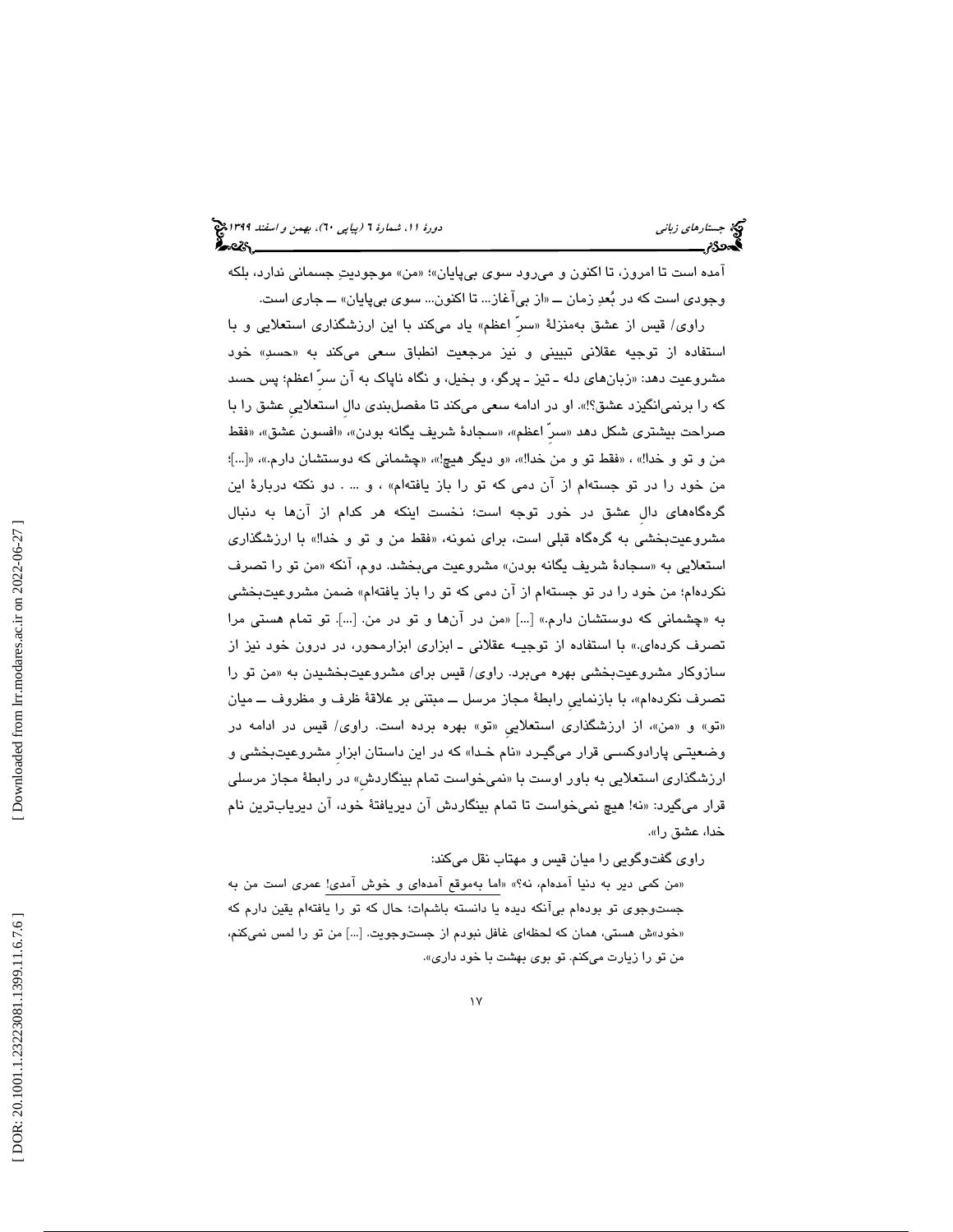قيس براي مشروعيت بخشيدن به بخشي كه زير آن را خط كشيده شده است، از ساختار توجيه عقلاني ــ ابزاری هدف،حور استفاده میکند «من به جستوجوی تو بودهام […] حال که تو را يافتهام […]» و براي مشروعيت بخشيدن به « "خود"ش هستي»، «"خود"ش» را با استفاده از توجيه عقلاني ـ نظري روايتمحور توصيف ميكند. او براي مشروعيت بخشيدن به «من تو را لمس نمیکنم» دربارهٔ مهتاب جسمپنداری میکند و ان را با پرکتیس «من تو را زيارت ميكنم» ارزشگذاري استعلايي ميكند. در حلقة بعدي اين زنجيره، قيس بر آن ميآيد به پرکتيس خود مشروعيت دهد؛ از همين رو، «بوی بهشت» را بهمثابهٔ ارزشی استعلايی و نيز تعيني منفرد به مهتاب نسبت ميدهد.

# ۴ـ۲ــ۳. گفتوگوی فزّه و مهتاب

در اين بخش از داستان، راوي گفتوگويي را ميان دو نماينده از گفتمان زنانــه بازنمايي ميكند و همزمان با «زبان سوم شخص» خوانـدن فزّه، از حضور او در مفصلبنـدي دال عشق مشروعيت ميزدايد و در نتيجة بازبافتسازيِ حاصل از طرد شدن فزّه از ساحت ادراک عشق، بهمثابهٔ عنصری که درون مفصلبندی دال «عشق» قرار نمیگیرد، راوی/ قیس م به خود به ثابة نمايندهاي پاك از گفتمان مردانه مشروعيت ميبخشد. درخور توجه آنكه عشق نزد راوي/ قيس با مرجعيت فردي فزّه مشروعيت مييابد.

اکنون توجهتان به تحليل اين گفتوگوی فزّه و مهتاب جلب ميشود: فزه ميگويد «جانباجي هيچ وقت جواب نميدهد و اقاجون هم... من او را هيچوقت بالاسر خودم نديدهام». در اين جملات، فزه ضمن انكه وقتهٔ گفتمانی «بالاسر»بودن را به «اقاجون» نسبت میدهد، برآن ميآيد تا با اشاره به نقش سنتي پدر در خانواده ــ يعني مرجعيت سنت ــ به «بالاسر»بودن او مشروعيت بخشد: «هيچ وقت يک کشيده تو صورت من نزده، هيچ وقت يک حرف درشت يا حتى يک تشر نزده به من. اصلاً مرا نمي،بيند. […]». فزه در ادامه از «عمر» خود به «نكبت» تعبير و براي مشروعيت بخشيدن به ان، از توجيه عقلاني ـ نظري تبييني استفاده ميكند «[...] نزديك چهل سال از عمر نكبتام ميگذرد، اما... اما نه انگار من او را ديدهام و نه او به من نگاه كرده!».

فزه زمانی كه مهتاب او را خطاب میكند، میگوید «به من مگو فزّه! فزّه اسم دختر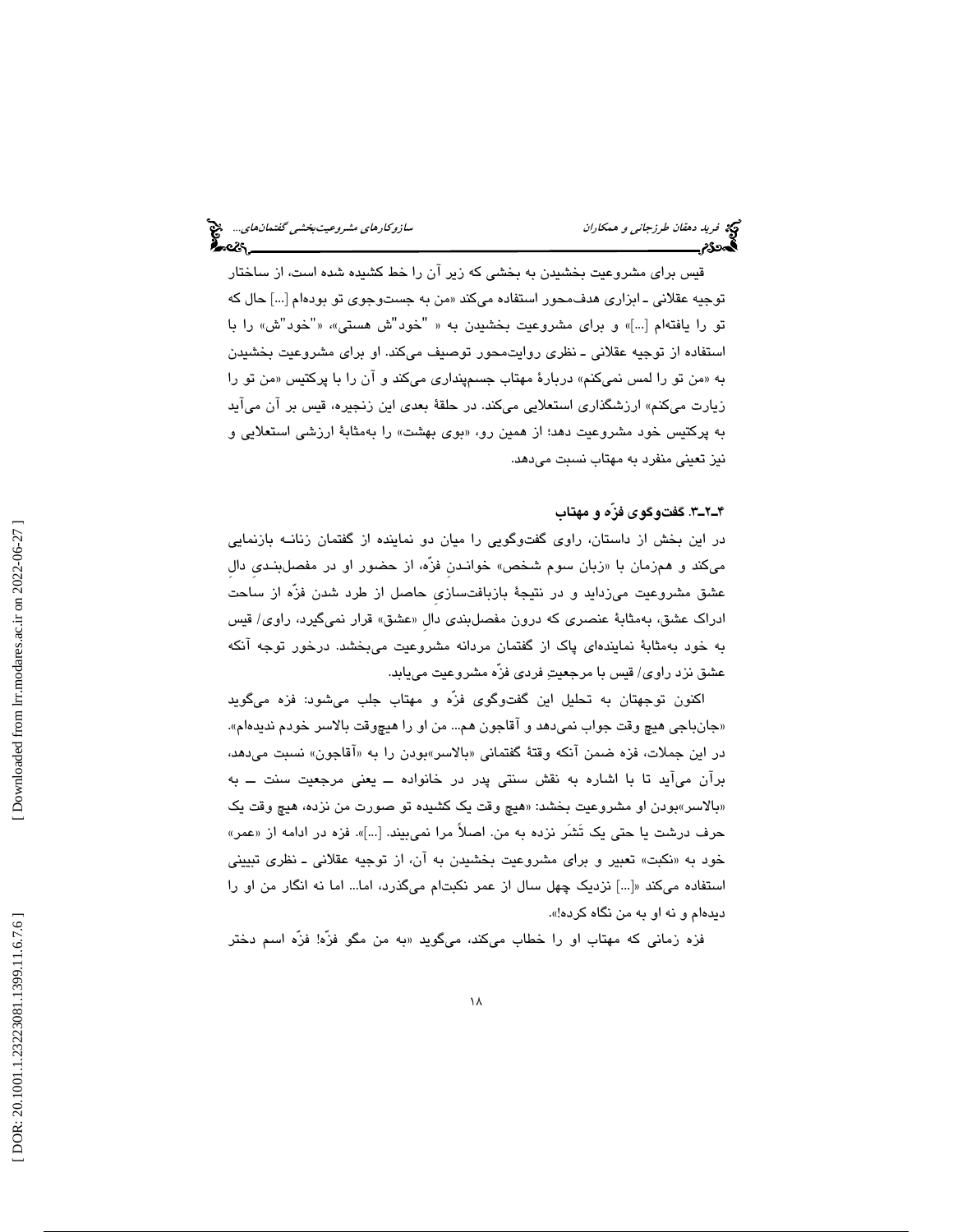کلفتهاست؟ به من مگو فزه!». او برای مشروعیت بخشیدن به خواستهٔ خود «به من مگو فزّه!»، با ارزش(دایی از مخاطب خود با اتکا به قیاس ضمنی، از پرکتیس او ــــ «فزّه، خواهرکم فزه!» ـــ مشروعیت میزداید «فزه اسم دختر کلفتهاست؟». مهتاب در پاسخ به او میگوید «اتفاقي كه نيفتاده»؛ و براي مشروعيتبخشي به ان از توجيه عقلاني ـ ابزاري هدفمحور استفاده ميكند «[...] از وقتي شنيدهايد خواستگار براي من پيدا شده، همهتان يك جوري افسار پاره ميكنيد!». راوي در ادامه با استفاده از مرجعيت فرديِ فزّه به باور قيس دربارة مهتاب ـــ «من حرام شدهام»، «شناعت» و «شنيع» ـــ مشروعيت ميدهد: «... و تو هم در تمام اين مدت سر آن مرد بدبخت را داري شيره ميمالي! يعني سر هر دوتاشان را گرم نگه ميداري. يكي را با سر زبون، يكي را هم با اشك و آه... و...!». راوي براي حفظ مشروعيت باور قيس، با استفاده از مرجعيتِ فردي فزه ميافزايد: «همانچه در اين ده ـ يازده سال سرش آورده بودي!». اما تير نهايي را راوي زماني ميكشد كه مهتاب خود به فزّه معترضانه ميگويد « : اي پست! يعني تو خواهرِ من، محرم من هستي؟ .» در اين نقلقول افزون بر مرجعيت فردی، مهتاب «خواهر» خود را ارزشگذاری اخلاقی (استعلایی) میکند تا با این مشروعيتبخشي، دانستههاي راوي دربارة شك و ترديدهاي قيس، براي خوانندگان تثبيت يابد و مفصلبندي گفتمان زنان، ساختاري اشفته و همنشين «شناعت» بازنمايي شود.

فرّه مهتاب را خطاب ميكند «تو هستي؛ تو دروغگو هستي، بدترين دروغگوها تو هستي! و براي مشروعيت بخشيدن به ادعايش با استفاده از توجيه عقلاني ـ نظري تبيينمحور شواهدی را ارائه میکند «دروغ بزرگت همین ازدواجی است که داری برای خودت دست و پا ميكني درحالي كه يكبند براي ديگران، براي قيس اشك ميريزي و هق هق ميگريي». او براي مشروعيت بخشيدن به ادعايش، با استفاده از توجيه عقلاني ـ نظري مبتنيبر تبيين هممکانسازی میکند: «من کنار تو میخوابم و صدای هق هقهایت را میشنوم». فزّه ادامه تا حالا هم وانمود ميكردهاي كه عاشق قيس هستي؛ حالا ميفهمم» و براي ميدهد « مشروعيتبخشي به اين ادعا، از توجيه عقلاني ـ ابزاري تأثيرمحور استفاده ميكند: «فقط براي اينكه به مشروطهات برسي؛ براي اينكه كسي را داشته باشي كه دستت را بگيرد، كه زير بغلات را بگيرد، كه يك كسي را داشته باشي كه بتواني بهش تكيه كني، [...]».

راوي/ قيس از زبان مهتاب به فزّه ميگويد: «آخر تو بودي كه بارها تو گوش من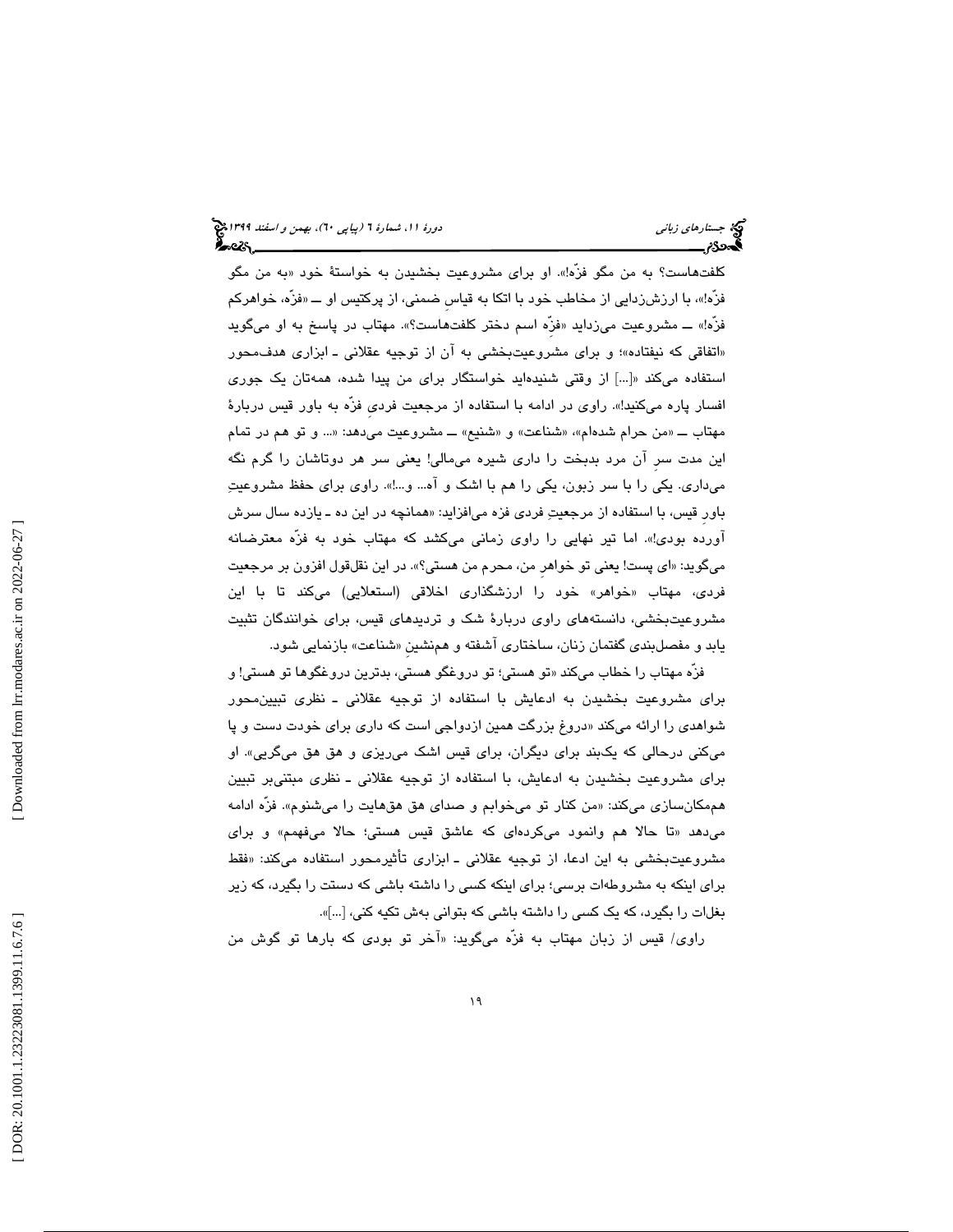ميخواندي كه يك كسي را پيدا كن و از اين خانه برو!» و براي مشروعيتبخشي به آن، مرجعيت فردي فزّه را مورد پرسش قرار ميدهد و با استفاده از وجه التزامي، بهترتيب از توجيه عقلاني هدفمحور، مرجعيت سنت، توجيه عقلاني ـ نظري تبيينمحور (براي مشروعيتزدايي از «ان لحظه اصلاً فكر نميكردم […]»)، و توجيه عقلاني ــ ابزاري هدف،حور استفاده ميكند:

همين تو، تو نبودي كه هزار بار گفتي پيش از آنكه يك تار موي سفيد تو سرت پيدا شود، به فكر باش كسي را پيدا كني و بروي؟ كه هركه خواه باشد؛ فقط همينقدر كه سايهاي باشد بالاي سر؟ [...] آن لحظه اصلاً فكر نميكردم كه آن هيجان از بغض تو به قيس باشد؛ چون قيس به تو هيچ بدي نكرده بود. به هيچكس بدي نكرده بود. فكر كردم خوشحالي تو از اين است كه من ميروم تا صاحب سر ـ سرانجامي بشوم و [...].

فزّه برای مشروعیت بخشیدن به «تو شیطان را درس می۵هی» از توجیه عقلانی ــ نظری تبيين،حور استفاده ميكند «وگرنه چطور ميتوانستي نزديک به شش ماه دو تا مرد را جور*ي* نه، نگه داري كه يا از وجود يكديگر باخبر نشوند، يا... [...]». و براي مشروعيت بخشيدن به « تو برای خودت گريه میکنی، برای خودت!»، گريهٔ مهتاب را با پارهگفتار «شايد هم يک لحظه درد وجدان گرفته باشي!» از حيث انتزاعي ارزشگذاري ميكند. او در ادامه ميگويد «مترس!» و براي مشروعيت بخشيدن به آن بلافاصله با استفاده از توجيه عقلاني ـ نظري تبيينمحور میافزاید «مردی که من دیدهام بیش از ان عاشق توست که نفرینات کند». در خور توجه است كه در اين پارهگفتار از ساختار مشروعيتزدايي نيز بهره ميبرد؛ «عاشق» بودن با بهره بردن از مشخصه هاي ارزشگذاري اخلاقي و شكل دادن به مرجعيت الگوي قيس از اين « كه نفرينات كند» مشروعيت ميزدايد. سپس، با تأكيد بر مرجعيت الگوي قيس و ارزشگذاري او، براي حفظ مشروعيت ميگويد: «اهل نفرين و لعنت هم نيست قيس».

فزه از توجیه عقلانی ـ نظری روایتمحور استفاده میکند تا با توصیفِ «ان جوان» به ادعای خود مشروعیت داده باشد «شاید دلت به حال ان جوانی میسوزد که دروغهای تازهٔ تو را باور كرده و به خودش نويد داده كه دوستش ميداري؟!». و براي مشروعيت بخشيدن به «هنرپيشهٔ ورزيده»بودن مهتاب نيـز از توجيه عقلاني ــ نظري استفاده و ان را تعريف تو خودت ميداني هنرپيشة ورزيدهاي هستي و نقشهاي متفاوت شخصيتهاي ميكند « پرتنوع خودت را بهخوبي ميتواني اجرا كني». و براي حفظ مشروعيت به وقوع آن ارجاع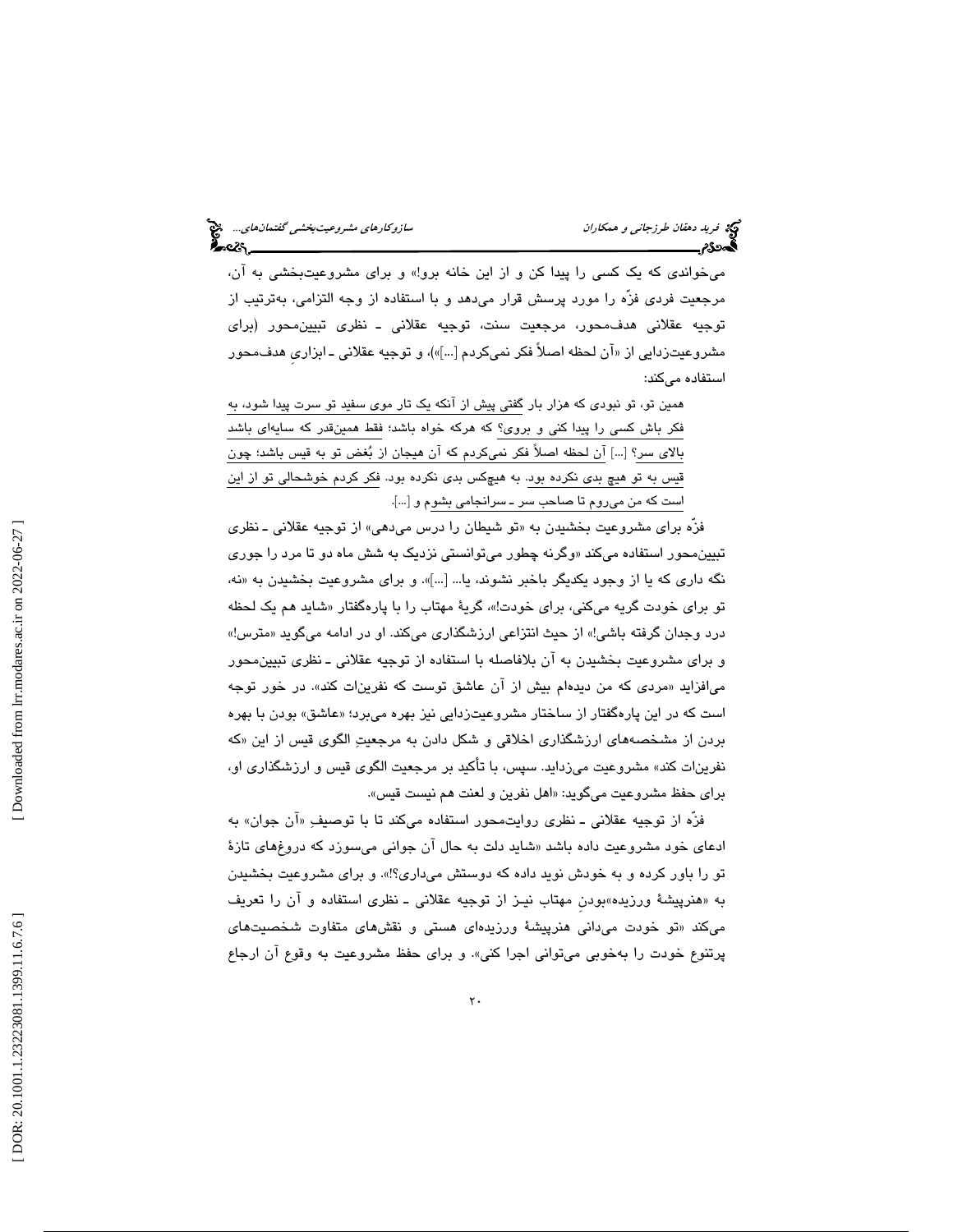میدهد «به فاصلهٔ دو دقیقه، گفتوگوی عاشقانهٔ تلفنی با دو مرد؛ هر کدام به فراخور حال و تجربة خودشان ».

راوي/ قيس مشروعيتبخشي/ زدايي را در سطحي كلانتر دنبال ميكند؛ او بر آن است تا به ادعاهای خود دربارهٔ عشق، «سادهدلی» خود، وفاداری مهتاب، و زبان سوم شخص و عدم توانِ درك فزّه از عشق، مشروعيت بدهد. از همين رو، راوي براي حفظ مشروعيت عشقِ قيس به مهتاب و تبديل آن به گرهگاه مفصلبندي گفتمان مردانه، از زبان فزّه و با تكيه بر مرجعيت فردي و همهچيزدانِ او، ميگويد:

... قيس سادهدل! هرچه از او خواستي برايت فراهم كرد؛ از جمله اين ساز؛ هوس نوازندگي هم داشتي، و او هيچ وقت به روي تو نياورد كه نوازندگي سهتار به انگشتهاي نازك و قلمي احتياج دارد. او نميخواست به تو بگويد كه انگشتهاي تو گوشتي و درشت هستند براي اين كار. او هرگز نميخواست چيزي را در تو ناكامل ببيند؛ تو را در همه حال كامل ميديد. حتي دروغهايت را تو رويات نزد، هيچ وقت. تو در نگاه او از تمام جهات زيبا، دلپسند و كامل بودي. در تو هيچ نقص و نقصاني نميديد. هر آنچه را كم داشتي، با مخيلهاش ميساخت به نيكوترين صورت!

در نقل قول بالا، زير پنج قسمت خط كشيده شده است كه در هر قسمت از پارهگفتار، به ترتيب از اين فرايندها براي مشروعيتبخشي استفاده شده است : توجيه عقلاني ـ ابزاري ابزارمحور «از جمله این ساز»، توجیه عقلانی ـ ابزاری هدفمحور «او نمیخواست به تو بگويد […]»، ارزشگذاری انتزاعی «تو را در همه حال کامل میٖدید»، توجیه عقلانی ــ نظری تبيينِ محور «در تو هيچ نقص و نقصاني نميِ ديه»، و توجيه عقلاني ــ ابزاري هدف،محور «با مخيلهاش ميساخت به نيكوترين صورت!» براي مشروعيت به «كم داشتن» مهتاب.

در ادامه، راوي نقلقولي را از فزّه ميآورد كه در آن فزه بر تمام باورهاي قيس مهر تأييد ميگذارد؛ به بيان دقيقتر، نظرهاي قيس ــ نمايندة گفتمان مردانه ــ با تكيه بر مرجعيت فردي او ابزاري مي شود براي مشروعيت بخشيدن فزه به ادعاهايش ــ يكي از نمايندگانِ گفتمان زنانه. او در خطاب به مهتاب ميگويد:

[...] تو نابغهاي! قيس هم عقيده داشت تو از هوش و قريحة بينظيري برخورداري. [...] سر و صورت من به سر شانة تو نميرسد؛ تو سرو هستي؛ همان لقبي كه قيس به تو داده. [...] مهتاب ـ مها. چه اسم زيبايي، چه اسمهاي زيبايي رويت گذاشته، چه اسمهاي زيبايي به تو داد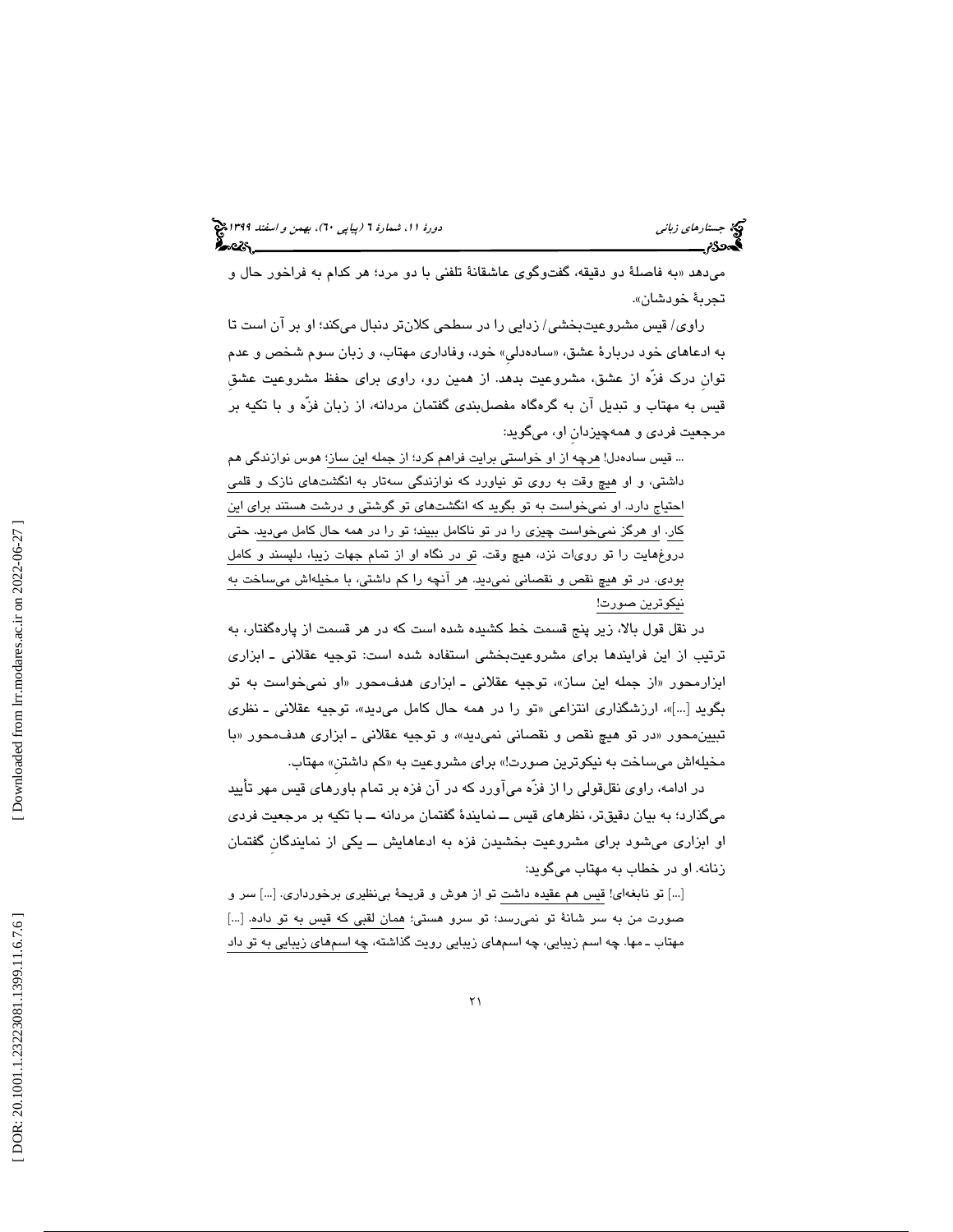قيس... مهتاب، مها، مهاما، ململ!.

افزون اينكه در اين نقلقول، راوي/ قيس برآن ميآيد تا زيبايي و جذابيت جنسي مهتاب را از زبان فزه كه همان «زبان سوم شـُخص» است بيان كند؛ قبلاً ديدم كه چگونه راوي/ قيس دربارهٔ اين زبان حيوانپنداري كرده و از شأن انساني آن مشروعيت زدوده بود؛ اكنون در راستاي حفظ مشروعيت آنچه پيشتر ادعا كرده بود فزّه را پس از بيان جذابيتهاي جنسي مهتاب، به وضعيتي از خلسه ميرساند. اين فرايند بهنحوي است كه فزّه همچون قيس ــ ضمن تأييد القاب، زيبايي، و عقايد قيس ــ مهتاب را در آغوش ميگيرد و مدام با كوتاهترشدن پارهگفتارها و افزايش شمار آنها در قالب واژگان، بر فشارة روانشناختيِ جنسي افزوده ميشود:

[...] صورت من مماس ميشود بر سطح مرمرين گردن و پايين گردنات. چه گرم است و معطر. پوست حريري تو بينياز است از عطر عزيزم، تن تو معطر است؛ عطر آميز. [...] مهتاب، مها، مهاما ـ ململ! از تكرارش خسته نمي شوم […]. قوس كمر، سُرينها و ساقها. گردي شانهها، گردن كشيده و پستانها... آه، تو چه لطيف، چه زيبا و چه به قد و اندازهاي! [...]... آه خواهرِ من، جفت من، عزيز من، قلب و روح فزّه. [...] فقط به تو، لحظات خاصي كه به تو نگاه ميكنم در وجو د تو غرق ميشوم، از خود بي خود ميشوم و [...].

تا به اينجا ميرسد كه راوي/ قيس ميگويد «بايد فزهخاتون را از خود واكنده و پرتاب كرده باشدش توي مبل و ايستاده باشد به نظارة ارتعاش ـ رعشهاي كه بر تن و بدن استخواني او چيره شده است، [...]». آنچه در اين نقلقول اتفاق ميافتد ميتواند بازنمايي همجنسخواهانة خواهري باشد كه در لباس همذاتپنداري با قيس، به بيان درآمده باشد، خاصه انكه در ادامهٔ داستان، «سیگار» بهمنزلهٔ ابژهای مردانه ـــ كه فقط در دست قیس بود ـــ در دستان فزّه قرار ميگيرد، اما در عين حال، اقدامي است كه ضمن داشتنِ رنگ و بوي غليظ جنسي، قيس را در سوية امن داستان قرار داده است؛ سويهاي كه به قيس از حيث مرجعيت فرهنگ، سنت و الگو بهمثابة مردي پاك مشروعيت ميدهد.

# 3ـ2ـ4 . جابهجايي قدرت ميان مردان در خانة مهتاب

همانگونه كه قبلاً اشاره شد عشق گفتمانِ محوري در شكلگيري اين داستان است بهنحوي كه به بازبافتسازيِ مشروعيتبخشي به گفتمانهاي جنسيتي منجر ميشود. راوي در اينجا ضمن بازنمايي جابهجاييِ رأسِ هرمِ قدرت در خانه تلاشي ميكند تا در گفتمان مردانه، هم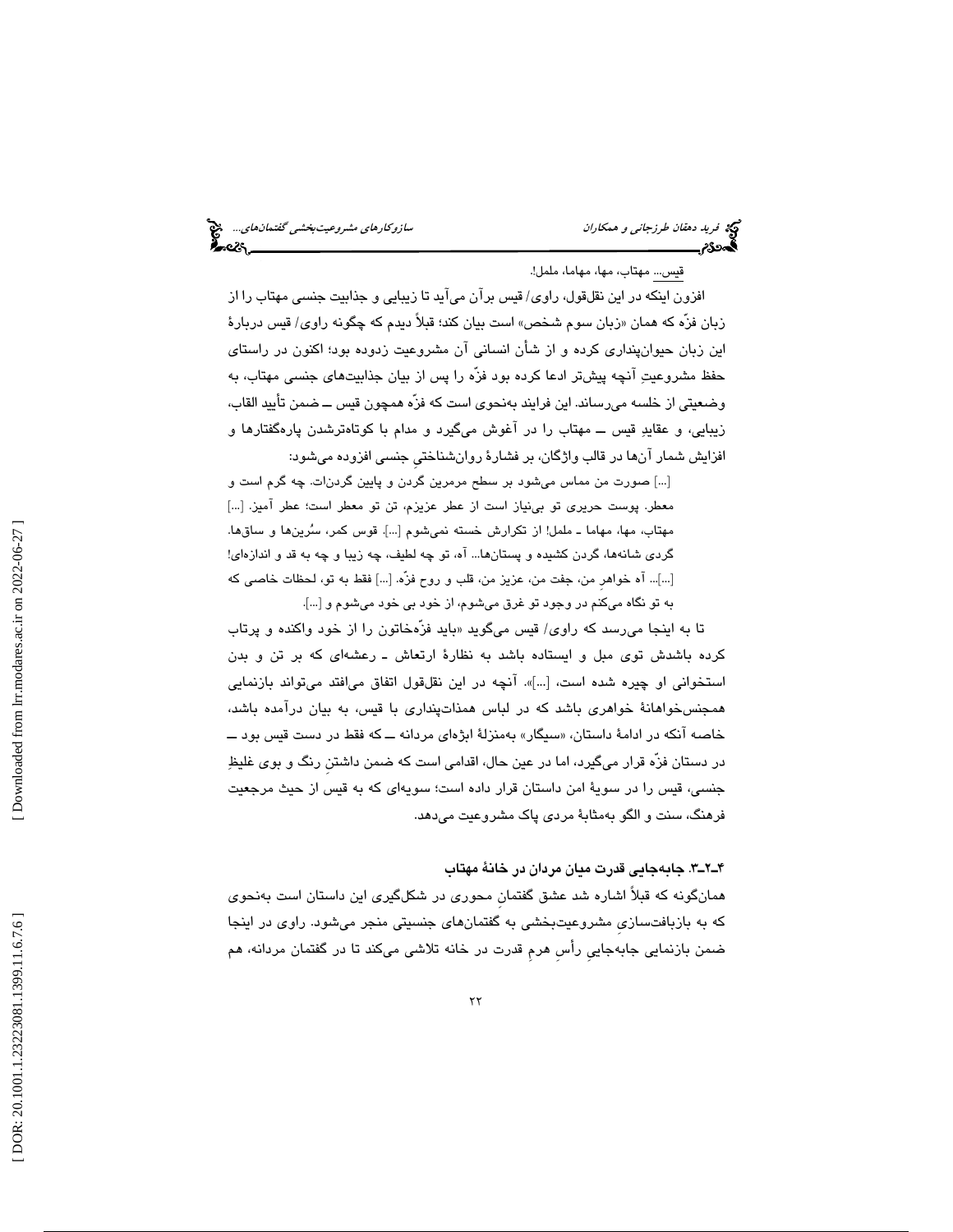«ناهنجار» بودن اردی و هم «عاشق» بودن خود را مشروعیت ببخشد که او را در موضعی پارادوكسي نسبتبه گفتمان خودي/ مردانه قرار ميدهد.

اكنون توجهتان به تحليل بازنماييِ راوي از جابهجايي قدرت ميان مردان خانه جلب میشود راوی/ قیس روایت با تکیه بر مرجعیت فردی همهچیزدان خود میگوید «در خانه باز ميشود محكم و مرد ناهنجار قدم به دالان ميگذارد و به همان شدت، لنگة در آهني را برهم ميكوبد ». او براي مشروعيت بخشيدن به سه بخشي كه زير آنها خط كشيده شده است از توجيه عقلاني ــ ابزاري تأثيرمحور استفاده ميكند «چنانكه تمام ساكنان خانه ميشنوند؛ و لرزه بر پوست اندامشان ميافتد كه بيفتد و [...]». درخور توجه آنكه راوي/ قيس براي حفظ مشروعيت اين تغييرها و تأثيرها، از مرجعيت فردي مادرِ خانه و باور او كه در مرجعيت سنتي مرد ريشه دارد، استفاده ميكند:

حتي لرزه بر پوست تن جانباجي كه پروا ندارد از رفتار آن مرد و چهبسا خوشايند هم به نظر بيايد در باطن او كه توانسته چنان مردي را بپروراند كه همگان از او پروا كنند، برخي به ترس و برخي پشت ترس كه يعني شكانده شدن حرمت بزرگتريشان .

همانگونه كه ملاحظه مىشود او براى مشروعيتبخشى به «چنان مردى» از توجيه عقلانی ــ ابزاری تاثیرمحور استفاده میکند «که همگان از او پروا کنند، […]». همچنین، برای مشروعيتبخشي به «بي|ختيار او نعرهاي از عمق ريههايش كنده ميشود و درون تنگناي چاردیواری میپیچـد» از همان سازوکار قبلی استفاده میکند «چنان ناگهانی و غافلگیر که دخترها ترسنــدهتر يورش ميآورند پشت شيشه [...]». راوي بر ميآيد تا به قيــد «ترسندهتر» مشروعیت دهد؛ به این ترتیب كه نقلقولی را میآورد بدون انكه گویندهٔ آن را اشکار کند و عاملیت را به مرجعیت ناشناسای مبتنی بر انطباق میدهد: «و هیچ معلوم نميشود كه از دل كدام يك برميآيد اين نفرين كه سقط بشوي انشاءاالله! اين عبارت گفته ميشود، شايد يكباره و يكسان از دل هر دو كنده ميشود». سپس، براي حفظ مشروعيت آن ترس، از توجيه عقلانی ــ ابزاری تأثيرمحور استفاده میکند «امّا در زبان میچرخد و میپيچد و نيمهكاره خفه ميشود ».

راوي/ قيس تلاش ميكند تا مفصلبندي گفتمانِ مردانة ارديدا را بهمثابة كسي شكل دهد كه در شرف بهدست گرفتن زمام قدرت در خانه است. اردىدا خلاف پدر كه دورهٔ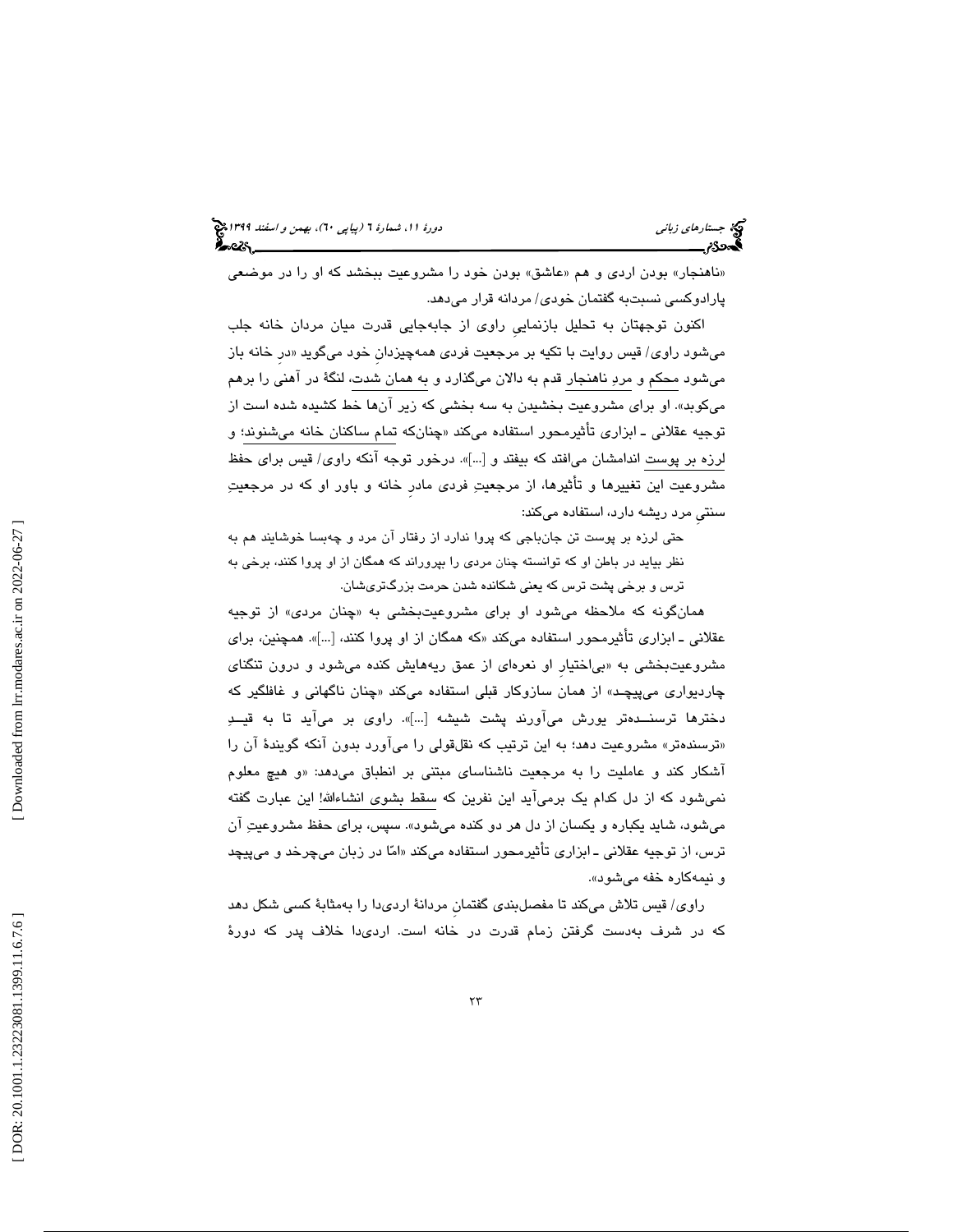بازنشستگي خود را در رأس هرم قدرت منفعلانه سپري ميكند، در كنار خواهران خود در حال بازنمايي قدرت است؛ از ياد نبريم كه سنمار بسيار مورد احترام راوى/ قيس است. او مبارز بازنشستة سالهاي گذشتة دور است كه راوي با رؤياي مردانگي او بزرگ شده بود.

راوي وقتههاي گفتماني اردي دا را به گرهگاههايي از گفتمان خشن او تبديل ميكند تا بتواند زمينة مشروعيتبخشي به نحوة كسب قدرت ارديدا از پدر را توجيه كرده باشد، براي نمونه، از ابتدای ورود اردیدا به خانه، او با این وقتههای گفتمانی توصیف شد «مردِ ناهنجار»، «چنگ مرگ»، «میکوبد»، «بخار بد بوی نفس»، «سه زن اویخته بودند به دست و بازو و گردن مرد جوان»، «او توانست در یک چرخش زورخانهای، هر سه زن را پرتاب کند»، «در هر لحظـه در سکوت مرگ پر و بال میزنـد»، کاردِ «گاوکَـش»، «چاقوی ضامنِدار» و… . او که تمام مفصلبندی گفتمانی مرد خشن را بر دوش میکشد در اینجا، در حال ضرب و شتم خواهر خود فخيمه است و هيچ يک از اعضای خانه ـــ بهويژه خواهران و مادرش ـــ به رغم اصىرارها و تلاش هايشان موفق به جلوگيري از او نمي شوند.

پدر خانه، سِنِمار، قدرتِ بازنشسته در رأس فیزیکی هرم خانه، وارد نزاع خانوادگی میشود؛ راوی میگوید «چراغ پاگردهای پلهها روشن میشود و حضور سنگین سبِنِمار حس میشود که دارد فرود میاید». بهرغم انکه به نظر میرسد «فرود امدن» امر عادی از طبقهٔ بالا به پایین امدن باشد، اما در اینجا، استعارهٔ «دارد فرود میاید» پرکتیس خروج از دایرهٔ قدرت است كه عامليت آن به خود سنمار سپرده شده است. راوي/ قيس براي مشروعيتبخشيـدن به «فرود امدن» سنمار از قدرت، روایت خود را به مقابلهٔ سنمار و اردیدا به جایی میکشانـد که در نتيجهٔ اين مقابله، اين دو دچار تغيير و بيشتعيَّن ميشوند:

سِنِمار خُزيما از روي چارپايه بلند ميشود و مي|يستد مقابل پسر. همه ميدانند كه پدر دستاني سنگين دارد. يك سيلي محكم ميكوبد توي صورت اردي؛ اردي ديوانه ميشود و سيلي پدر را برميگرداند. محكم ميكوبد توي صورت پدر و نعره ميزند كه تو هستي كه چنين... خانهاي درست كردهاي! حوله از سرشانهاش واگردانده ميشود و دمي ديگر تيغة چاقوي ضامندار ميدرخشد در همان ناچيزترين نور شب. زنها دور پدر كه به ضرب سيلي نشانده شده روي چارپايه، سپر ميشوند و اردي كه حولة حمام را بر شرمگاه خود نگه داشته است، يك بار چاقويش را بالاي سر ميگيرد و تيغة پهن آن را در مشت چندان ميفشارد تا خون از ساعدش فرو ميريزد و نعره ميزند كه اين بار ميكشم به خدا قسم!!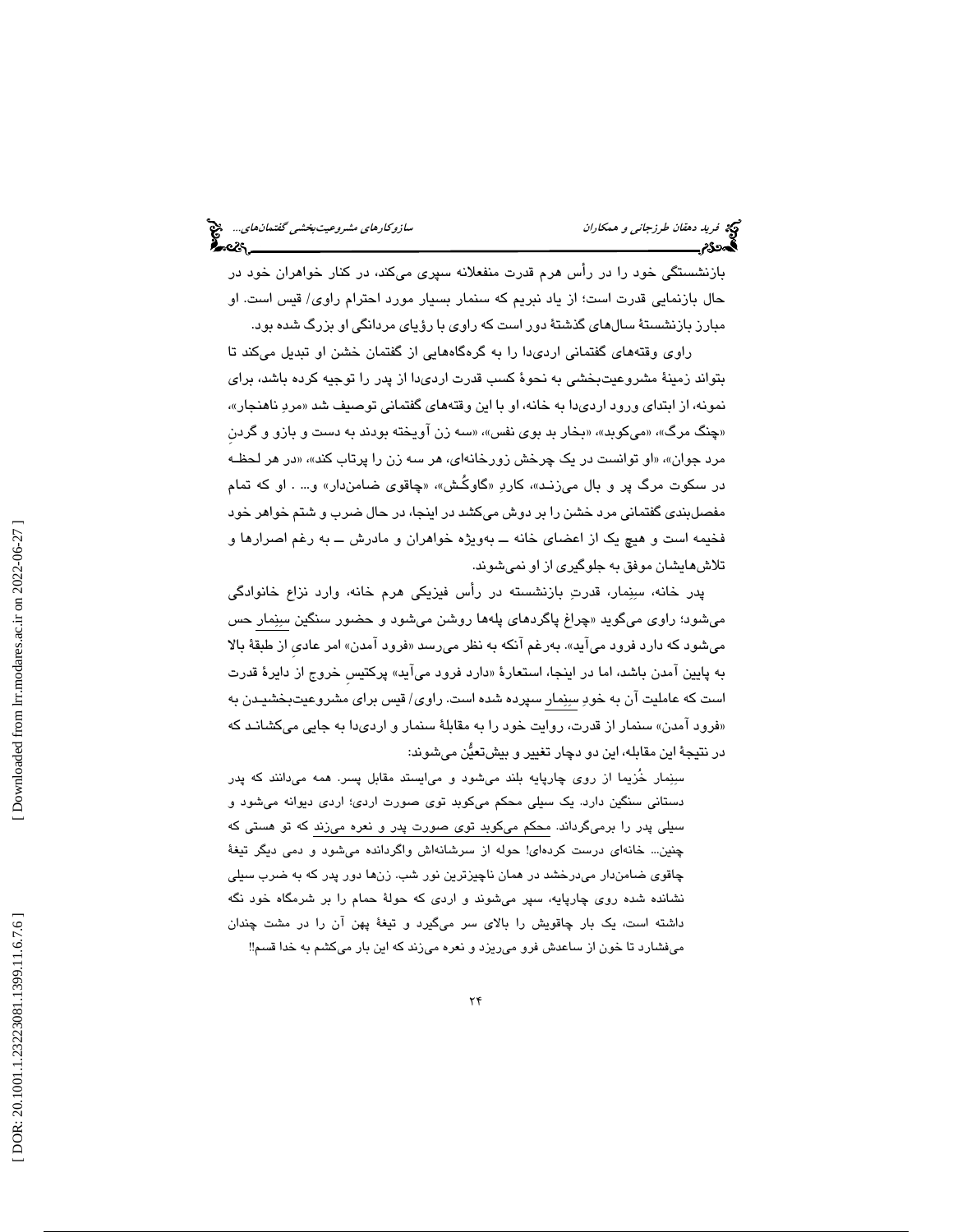همانگونه که ملاحظه میشود راوی/ قیس برای مشروعیتبخشی به «سیلی پدر را بر میگرداند» ان را با استفاده از توجیه عقلانی ــ نظری روایتمحور توصیف میکند «محکم ميكوبد [...]» و در همان توصيف با استناد به مرجعيت فردي ارديدا و با استفاده از توجيه عقلانی ـ نظری، برای «نعره میزند» تبیینی را بهدست میدهد «که تو هستی که […]!». در ادامه، ابتدا راوي تغييـر يا همان به تعبيـرِ ونليوون بيشتعين را در جايگاه پدر « كه به ضرب سیلی نشانده شده بود روی چارپایه» و سپس، در پسر بازنمایی میکند «اردی که حولهٔ حمام را بر شرمگاه خود نگه داشته است، يك بار چاقويش را بالاي سر ميگيرد و تيغة پهن آن را در مشت چندان ميفشارد تا خون از ساعدش فرو ميريزد و نعره ميزند كه اين بار میکشم به خدا قسم‼»؛ پدر از رأس قدرت «نشانده شده» و اردیدا «چاقویش را بالای سر» گرفته و سوگند جاري ساختن قدرت خود را در خانه با ارزشگذاري استعلايي فرياد ميكند «اين بار ميكشم به خدا قسم‼». به اين ترتيب، راوی/ قيس به جابهجايي اديپوار قدرت در خانة مهتاب از پدر به ارديدا مشروعيت ميدهد. البته مشروعيتبخشي به كنارگذاشته شدن پدر از قدرت در اينجا خاتمه نمييابد و با به تصوير درآوردن فضايي تداوم مييابد كه تداعيكنندة سوگواري است و راوي با استفاده از مرجعيت فردي خود ـ تبديل وجه التزاميِ مواضع گفتماني داستان به وجه اخباري خود بهمثابهٔ راوي همهچيزدان ـــ ميگويد «زن ميداند كه بايد از او دور شود؛ ميشود. فزّه ميداند كه بايد خود را از چشم او غيب كند، غيب ميشود. مها ميداند كه بايد بگريد، مينشيند و پاي ديوار ميگريد». او براي تثبيت مشروعيت، سوژه، سنمار، را از نظرها پنهان ميكند:

در خاموشي برميخيزد، از پلهها بالا ميرود، [...] در اتاق را پشت سر خود ميبندد و مينشيند [...] از آن پس ديگر پايين نميآيد، يا دقيقتر آنكه گفته شود آمد و شد او را هيچكس نميبيند و هر از گاهي مها ـ نيلونا سر ميكشد [...] هيچ نميبيند پدر را در اتاق، [...]. و فقط اين صداست كه در گوش او ميپيچد، اين صداي زنانه برو! از اين خانه برو مهتاب؛ به اميد هيچ زلزلهاي مباش! گور پدر قيس؛ به گور برود عشق!

اما راوي با اين اسطورهزدايي ــ پدر، مرد برتر، و قدرت بازنشسته ــ از زندگي مهتاب، حكايتي پندآموز را نزد خواننده بازنمايي ميكند؛ افزون بر آن، با استفاده از مرجعيتي كه انطباق خود را از اعضای خانه ـــ «صدای زنانه» ـــ كسب میكند، به «گور پدر قیس؛ به گور برود عشق!» مشروعیت داده میشود. جالب انکه در همین اثناست که به «عشق»بودگی «قیس» با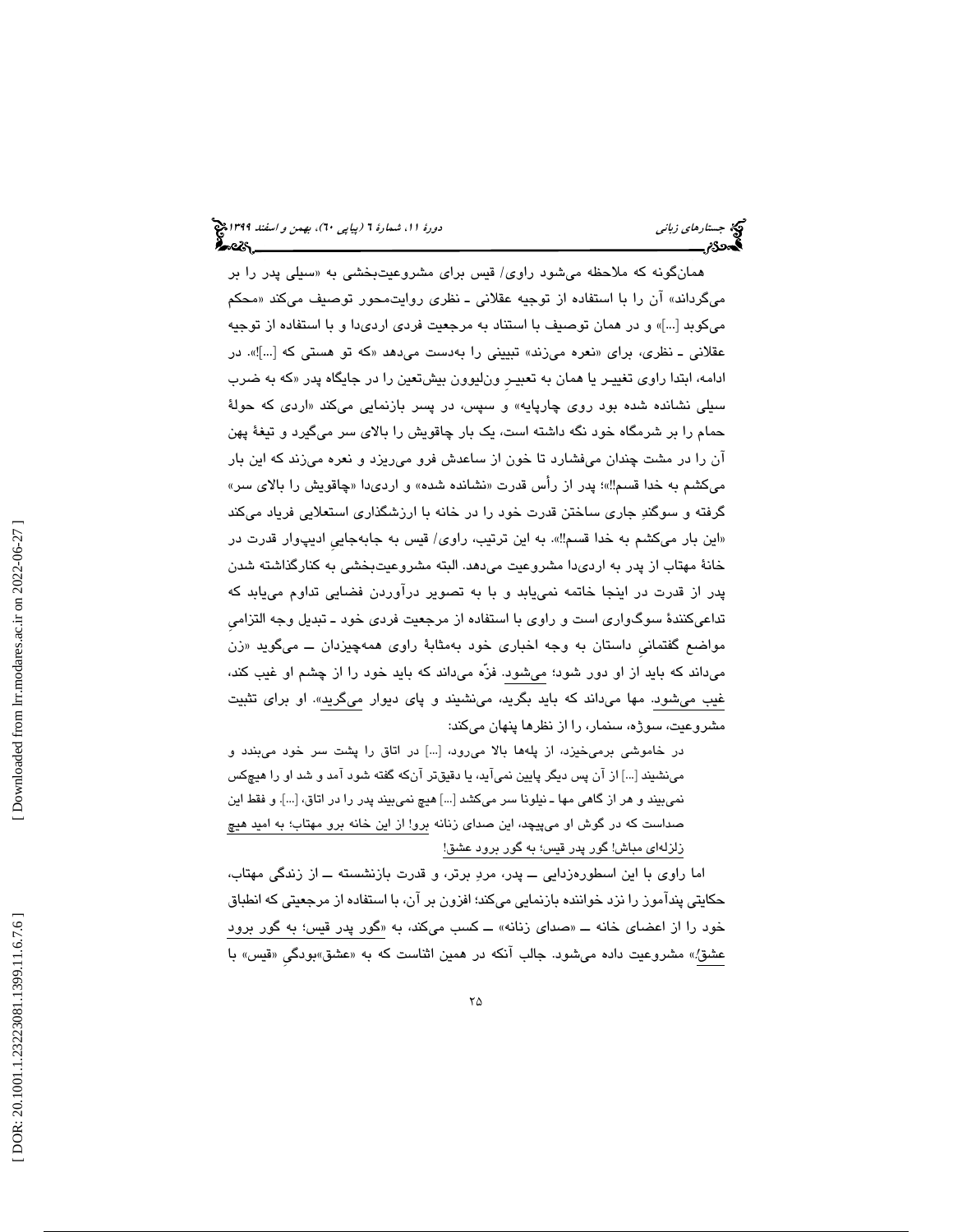استفاده از محور جانشيني و با بهرهگيري از مرجعيت يادشده مشروعيت داده ميشود. راوی سپس برای مشروعیتبخشی به گریستن اردیدا از مرجعیت فردی «عزجانباجی» استفاده ميكند و از آن بهمثابة ابزاري براي توجيه عقلاني ـ ابزاري هدفمحور استفاده ميكند نميخواهد گريهاش آشكار بشود؛ يا اگر آشكار ميشود بجز عزجانباجي كسي ديگر متوجه » آن نشود. پس فقط عزجان بود كه پشت درِ بسته گاهي به جوان رشيد افتاده بر تلّ رخت و لحافها نظر میكرد و […]». راوی/ قیس با محوریت مرجعیت فردی خود تكگویی «عزجانباجي» را بهدست ميدهد «شايد با نگريستن به ان دوعكس نيّت فخيمه را اينگونه تعبير ميكرد كه نميخواهم به روز تو بيفتم مادر! نميخواهم تن بدهم به شوهري كه ميتواند سالها با زنش در قهر بماند و […]». او برای مشروعیت بخشیدن به کلام «عزجانباجی» نزد خوانندگان داستان، با بهره از نقلقولي كه در مرجعيت فردي گويندة آن ريشه دارد، عمدتاً از بعد التفاتي تکگویی عزجان خطاب به دو عکس استفاده کرده است؛ در بخش نقلقول، «مادر» از وضىع خود گفته است بدون آنكه منتظر پاسخ يا واكنشي باشد يا حتي بدون آنكه گوينده بخواهد مشروعيت سخنانش را كسي باور كند.

# 5. بحث و نتيجهگيري

با توجه به پيشينة تحقيق، آشكار شد كه نوآوري اين پژوهش از دو بعد ميتواند درخور اهميت باشد؛ نخست اينكه نگارندگان در اين پژوهش براي نخستينبار به سراغ متوني رفتند كه از حيث درجة بالاي هژمونيك بودن، بررسيِ آنها ميتواند چالشبرانگيز باشد، يعني ادبيات داستان؛ جايي كه انواع سازوكارهاي روايي در سطح زبان در اختيار رواي است تا همهچيزدان بودن خود و روايت خود را مشروع جلوه دهد. دوم آنكه نگارندگان اين پژوهش بهلحاظ روششناختي، با اتخاذ پايگاه انتقادي كه در نظرية گفتمان لاكلا و موف (2001) و واسازيِ دريدا (1983) ريشه داشت، ضمن بهرهبرداي از نظرية ونليوون (2007)، خوانشي انتقادي را از آن ارائه كردند و گام از آن فراتر نهادند.

در بخش تحليل دادهها، نگارندگان سه بخش از داستان را بهنحوي هدفمند گزينش و تحلیل کردند: ۱) گفتوگوی ذهنی راوی/ قیس دربارهٔ عشق، ۲) گفتوگوی فزه و مهتاب، و ۳) جابهجايي قدرت ميان مردان در خانهٔ مهتاب. در تمام بخشها ديديم كه چگونه موضع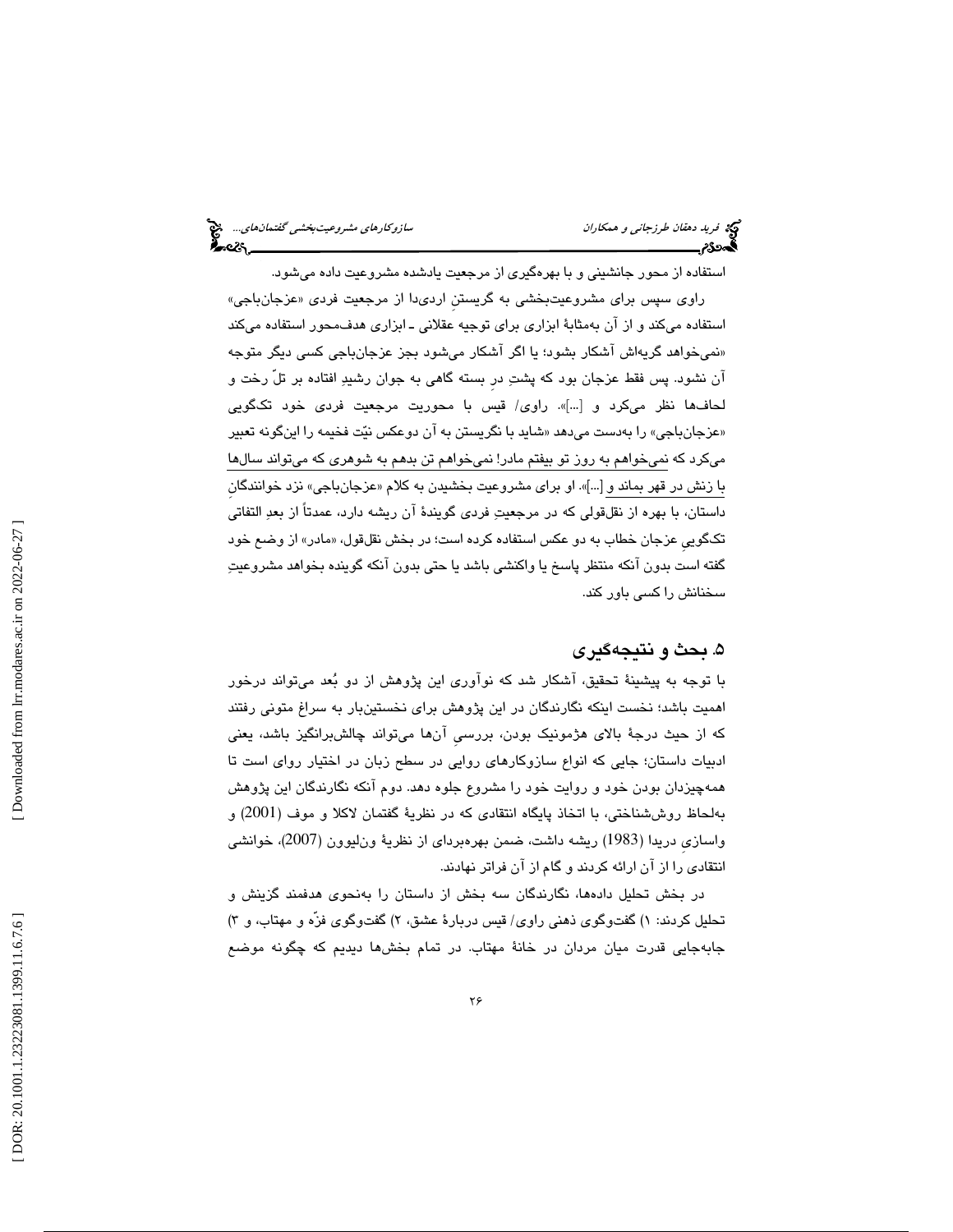گفتمانيِ راوي، ضمن بهرهگيري از انواع راهكارهاي مشروعيتبخشي، در وضعيتي پارادوكسي قرار ميگرفت. او گاه در مشروعيت بخشيدن به گفتمانِ ديگري در وضعيت پارادوکسی بود: در درک دال «عشق»، گفتمان زنانه هم به نمایندگی «مهتاب» مشروع بود و هم به نمايندگي «فزه» ــــ «زبان سوم شخص» ـــ نامشروع. اين وضعيت پارادوكسي به گفتمان خودی نيز تسری يافت: گفتمان مردانه، در عشق، به نمايندگی «قيس» هم مشروعيت دارد و به اردي» هم مشروعيت ندارد. ديگر اينكه راوي در مشروعيت بخشيدن به مفاهيم نمايندگي « استعلايي نيز دچار پارادوكس شد.

 از همين رو، فرضية پژوهش مبني بر تغيير مفصلبندي در گفتمانهاي جنسيتي داستان سلوك به منظور مشروعيتبخشي به گره گاههاي خود و مشروعيتزدايي از ابعاد گفتمانِ ديگري، مورد تأييد است. ليكن نبايد نظرِ دريدا (1983) را دربارة واسازي از نظر دور داشت ساختار خود را وا ميسازد» و در نتيجة اين واسازي است كه گفتماني جنسيتي در كه « س*لوک ــ* بهرغم تلاش همهجانبهٔ راوی یعنی «دولتآبادی» در استفاده از حتی مواضعِ گفتمانی رقیب یعنی «فَزْه» برای مشروعیتبخشی به گفتمان خودی یعنی «راوی/ قیس» ـــ در وضعيت پارادوكسي قرار ميگيرد.

همچنين، ساختارِ سازوكارهاي مشروعيتبخشي/ زدايي را ميتوان بهطور كلي در چهار دسته ارائه كرد: ۱) ساده: گزارهای گزارهٔ دیـگر را مشروعیت بخشـد/ بزداید، ۲) مركب: حداقل دو گــزاره گــزارهای ديگــر را مشـروعيت بـخشد/ بزدايد، ۳) پيچيده (تو در تو): گزارهای كه در حال مشروعيتبخشي/ زدايي است، در درون خود ساختار مشروعيتبخشي/ زدايي دارد .4 ) زنجيرهاي: توالي گزارههايي كه يكي پس از ديگري در جهت مشروعيتبخشي/ زدايي و حفظ و تثبيت آن حركت ميكنند. همچنين، افزون بر نظرية ونليوون (2007) دربارة مشروعيتبخشي سازوكارهاي ديگري ازجمله توجيه عقلاني ـ نظريِ روايتمحور، ارزشزدايي، مرجعيت ناشناسا، و ارزشگذاري استعلايي نيز شناسايي شدند.

عملكرد سازوكارهاي مشروعيتبخشي نسبت به گزاره يا پركتيسي كه به آن مشروعيت ميبخشيدند الزاماً خطي نبود؛ به اين صورت كه در پايان خوانشِ زنجيرة مشروعيتبخشي، گزارة هدف در جهت تثبيت مشروعيت گزارههاي اوليه حركت ميكرد. به علاوه، گاه كاربرد سازوکارهای مشروعیتبخشی بهصورت صریح یا ضمنی ـــ یعنی بهدنبال بازبافتسازی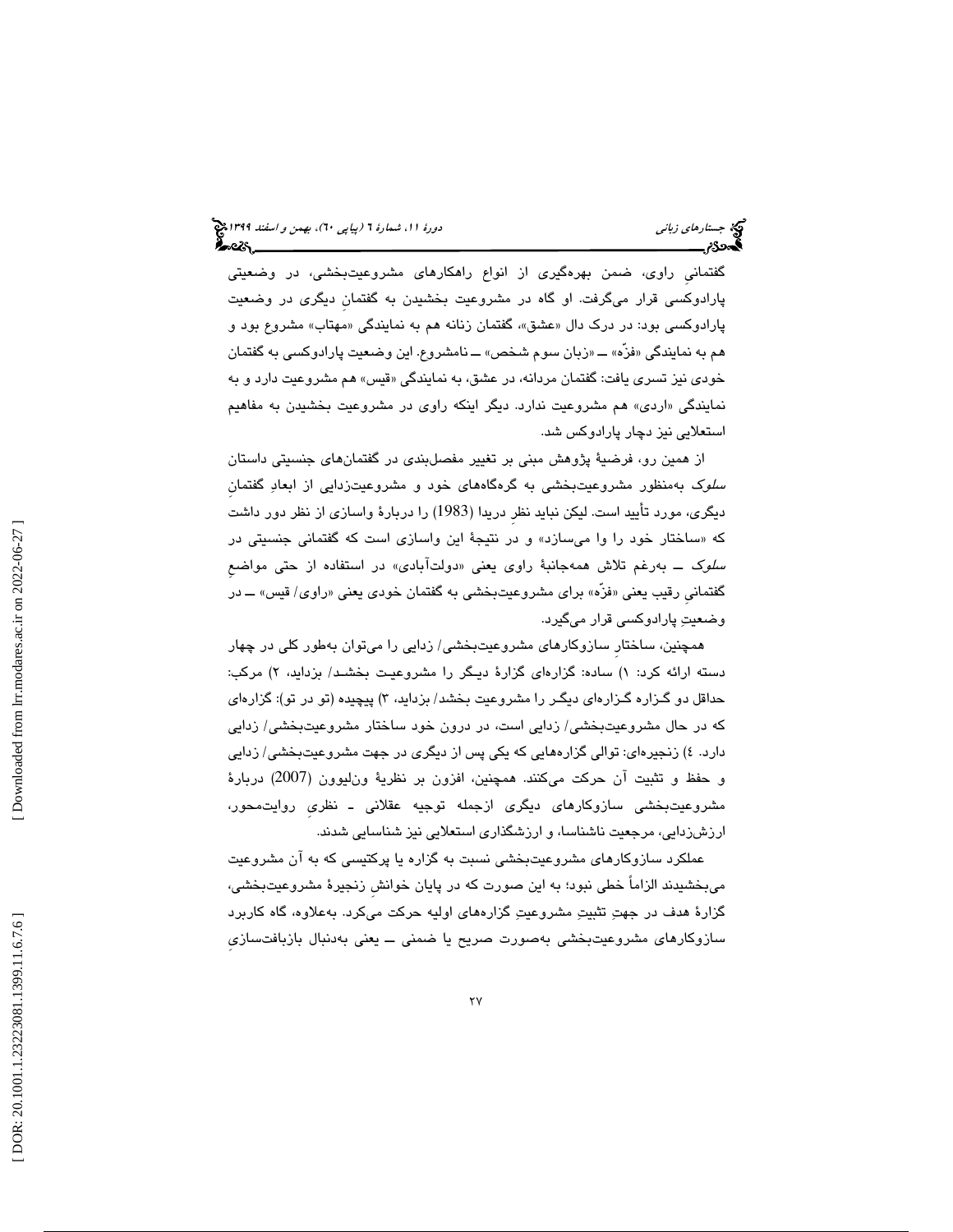فريد ده*قان طرزجاني و همكاران* سازوكارهاي مش*روعيت بخشي گفتمان هاي...*. ه<mark>ي</mark><br>**په در**گزار سازمان سازوكار مشترک به ايران سازوكارهاي مشروعيت *بخشي گفت*مان هم گفت به ايران به ايران به ايران به ايران<br>پايران به ايران به ايران ب

سازوكار مشروعيتبخشي ـــ بهمنظور مشروعيتزدايي از مفصلبندي گفتمان جنسيتي بود.

# 6. پينوشتها

- 1. de/legitimation 2. Van Leeuwen Legitimation in discourse and 3. ونليوون نخست در سال 2007 در مقالهاي مستقل با عنوان « communication « و سپس در سال 2008 در كتاب *Practice and Discourse* همان مقاله را در .ميكند ارائه » The Discursive Construction of Legitimation فصل پنجم با عنوان « 4. Suddaby & Greenwood 5. Peled-Elhanan 6. Oakley 7. Stephen 8. Rojo & Van Dijk
- 
- 9. Wodak & Van Leeuwen
- 10.Jaworski & Galasi ński
- 11. Ritivoi
- 12. Cap
- 13. Oddo 14. Reyes
- 15. Screti
- 
- 16. Haunss & Schneider 17. Fonseca & Ferreira
- 18. McCann-Mortimer; Martha & Amanda
- 19. Hood
- 20. Ortega
- 21. Creed
- 
- 22. Vaara; Tienari & Laurila
- 23. Breeze
- 24. Vaara
- 25. Tusting; Crawshaw & Callen
- 26. Chovanec
- 27. Sadeghi & Vahid
- 28. Hassani
- 29. Khosravi Nik
- 30. Kareem; Christopher & Nordin
- 31. Zukerstein
- 32. Mackay
- 33. Seguin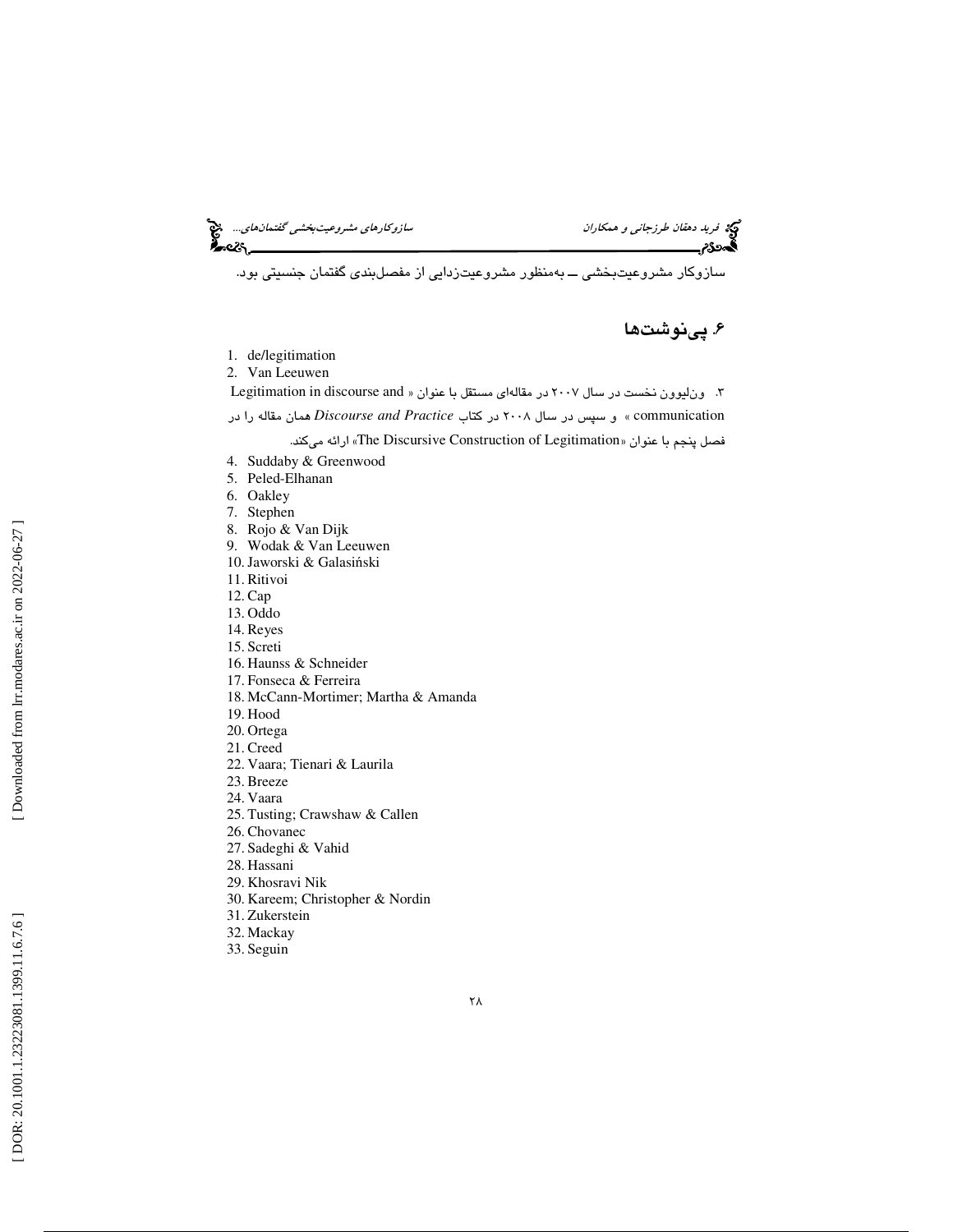جستار*هاي زباني (بياپي 60)، بهمن و اسفند 1*398 هجرا بياني دورة 11، شمارة 1 (پياپي ٢٠)، بهم*ن و اسفند 1*394 هج محمد

34. Lamertz & Baum 35. Humphreys 36. Zelizer ۳۷. هارلند دربارهٔ فوکوی تبارشناس میگوید «در تحلیل فوکو، قدرت به شکل یک قدرت منفی سركوبگر ظاهر نميشود؛ بلكه به هر رو ظاهر ميشود. [...] چنين قدرتي كنترل را نه با منع و بازداشتن، كه با مداخلة تنظيمكننده و روشهاي مديريتي بهدست ميگيرد» (،1987 ترجمة سجودي، ،1388 ص. 231 .)

- 38. authorization 39. moral evaluation 40. abstraction 41. deduction 42. rationalization 43. mythopoesis 44.single determination 45. over determination
- 46. articulation
- 47. moment
- 48. element

# 7. منابع

- دريدا، ژ. (١٩٨٣). نامهای به يک دوست ژاپني. ترجمهٔ ف. سجودی ( ١٣٨٠). *زيباشنا*خ*ت*،  $.7 \cdot -190.0$ 
	- دولتآبادی، م. (١٣٩٤). *سلوک*. تهران: چشمه.
- ضيايي، م. ص.، نرگسيان، ع.، و كيامنفرد، م. (١٣٩١). تحليل گفتماني انتقادي سخنان دولتمردان ايران و امريکا در مشروعيتبخشى به دولتهاى خويش: تحقيق موردى سخنان امام خمینی و جورج بوش. *مجلهٔ جهانی رسانه* ـ نسخهٔ فارسی، *۲ (*۱)، ۲۰– ۱۰۰.
- غياثيان، م،. نامور، ز،. روشن، ب،. و سلطاني، ع. ( ا. 1392). بازنمايي گفتمان مشروعيت فعالیت هستهای ایران از نگاه آمریکا. *پژوهشهای سیاسی جهان اسلا*م. ۲، ۹۷– ۱۲۲.
	- نجومیان، ا. ع. (١٣٩٤). ن*شانه در آستانه [جستارهایی در نشانهشناسی]*. تهران: نشر نو.
- هارلند، ر. (١٩٨٧). *ابرساختگرايئ فلسفهٔ ساختگرايي و پساساختگرايي.* ترجمهٔ ف. سجودي ( 1388 ). تهران: سورة مهر.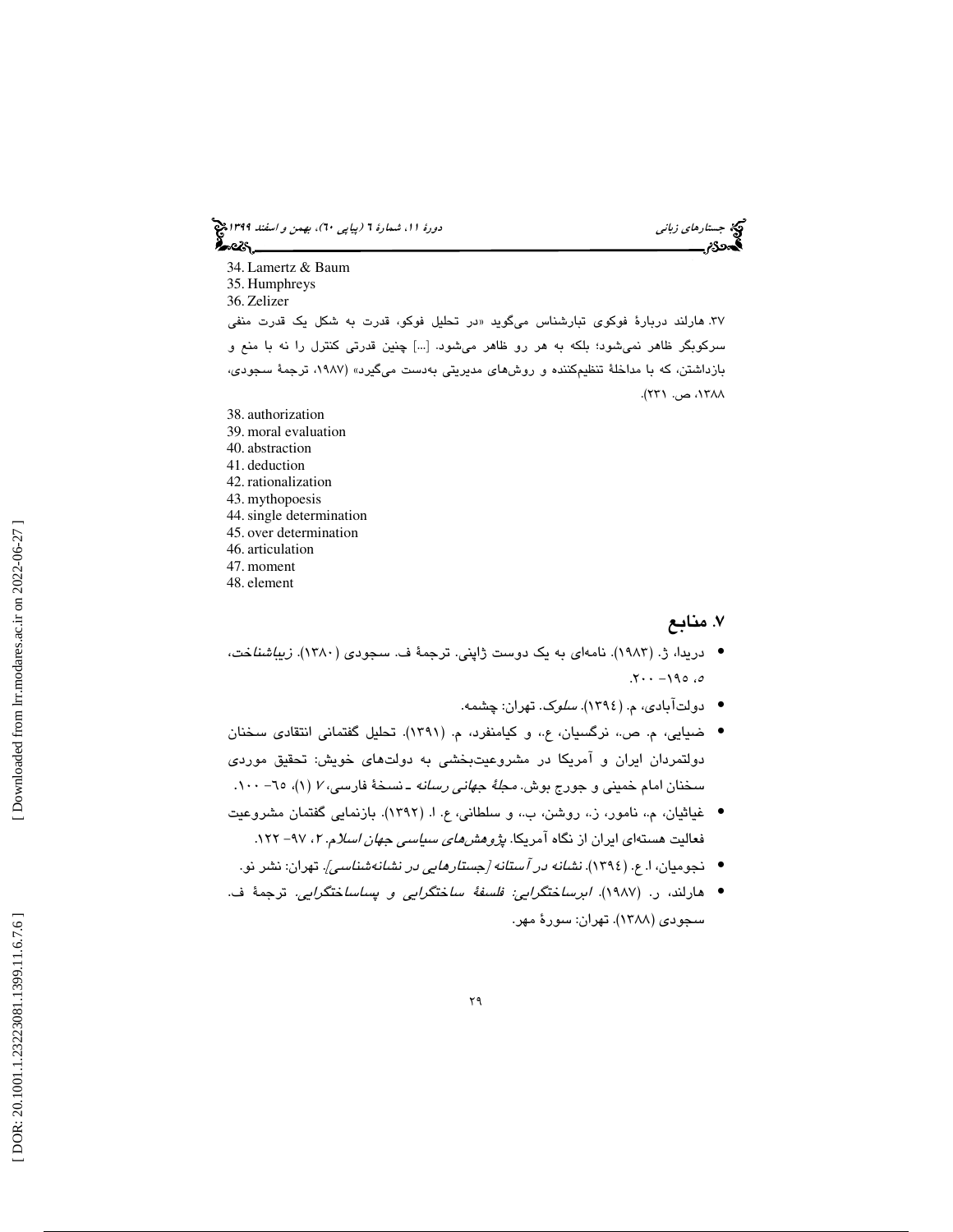# ⊷ટડ

فريد دهقان طرزجان*ي و همكاران* سازوكارهاي *مشروعيت بخشي گفتمان*هاي...<br>**پردي بازي سازوكاري بينما**ن بازي مشكل مشترك بينمايد بينمايد بينمايد بينمايد بينمايد بينمايد بينمايد بينمايد بينما

# **References**

- Berger, P., & Luckmann, T. (1966). *The social construction of reality*. Harmondsworth: Penguin.
- Breeze, R. (2012). Legitimation in corporate discourse: Oil corporations after Deepwater Horizon. *Discourse & Society 23*(1), 3–18.
- Cap, P. (2008). Towards the proximization model of the analysis of legitimization in political discourse. *Journal of Pragmatics,* 40(2), 17-41.
- Chovanec, J. (2008). Legitimation through Differentiation: Discursive Construction of Jacques *Le Worm* Chirac as an Opponent to Military Action. In *Perspectives in Politics and Discourse*, edited by Urszula Okulska and Piotr Cap, 61- 82. Amsterdam: John Benjamins Publishing Company.
- Derrida, J. (1983). A letter to a Japaness friend. Translated by F. Sojoodi (2001). *Zibashenakht*, *5*, 195-200 .[In Persian].
- Dolatabadi, M. (2015). *Solok*. Tehran: Cheshme .[In Persian].
- Douglas, C., Edward ,W, Scully ,M.A. & Austin J. R. 2002). Clothes make the person? The tailoring of legitimating accounts and the social construction of identity. *Organization Science* 13, No. 5: 475-496.
- Fonseca, P., & João Ferreira, M. (2015). Through 'seas never before sailed': Portuguese government discursive legitimation strategies in a context of financial crisis. *Discourse & Society*, 26(6), 682 –711.
- Ghiasian, M., Namvar, Z., Rowshan, B., & Soltani, A. (2014). Representation of the legitimation discourse of Iran's nuclear activity in America`s view. *Quarterly Journal of Political Research in Islamic World*, 2 (3), 97- 122 .[In Persian].
- Harland, R. (1987). *Superstructuralism: The Philosophy of Structuralism and Post-Structuralism.* Translated by F. Sojoodi (2009). Tehran: Soore Mehr .[In Persian].
- Haunss, S., & Schneider, S. (2013). The discursive legitimation of political regimes: A network perspective. *Transtate Working Papers*, *177*.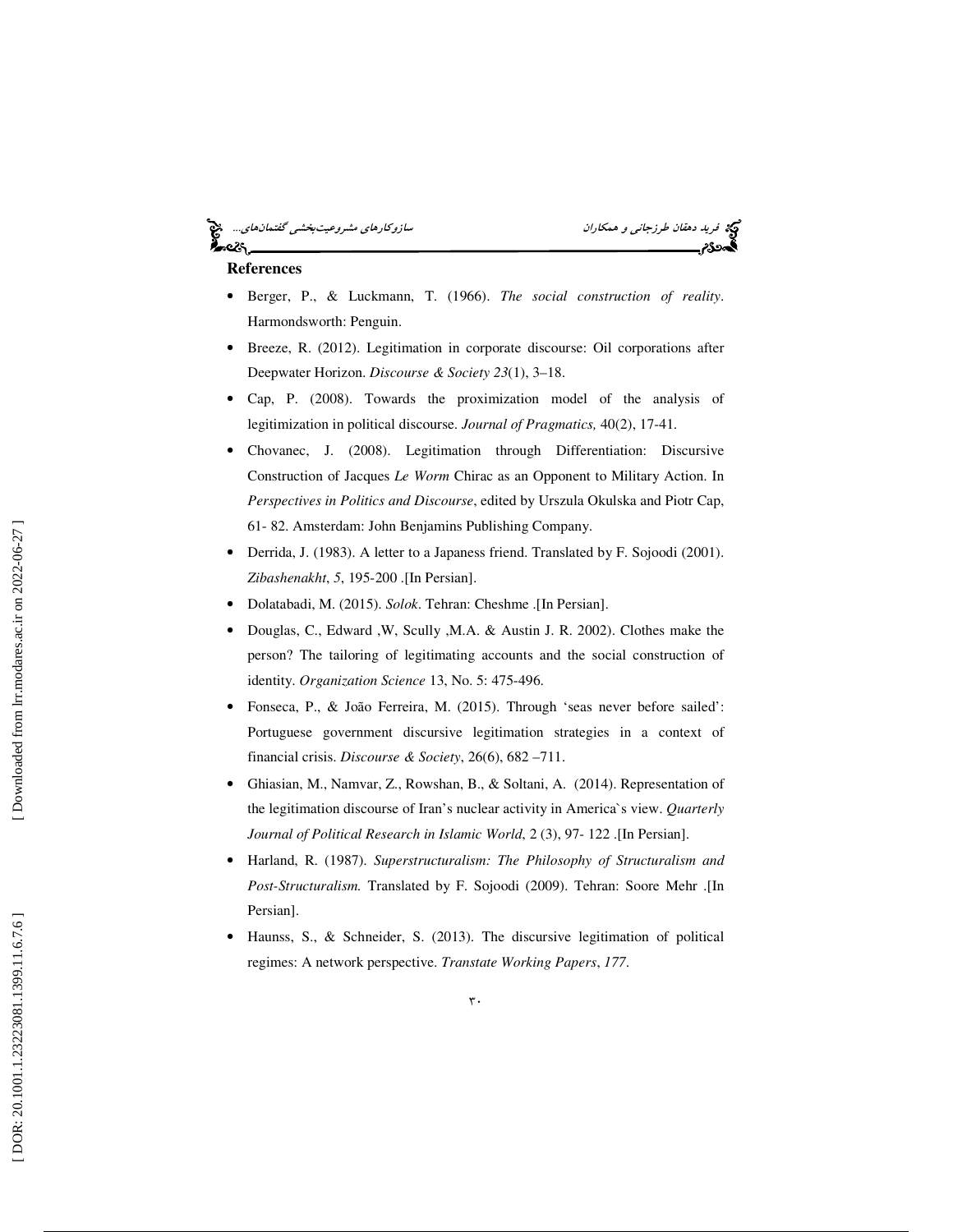### جستار*هاي زباني (بياپي 60)، بهمن و اسفند 1*398 هجرا بياني دورة 11، شمارة 1 (پياپي ٢٠)، بهم*ن و اسفند 1*394 هج ಹಿಂದಿ

- Hood, S. (2007). Arguing In and Across Disciplinary Boundaries: Legitimizing Strategies in Applied Linguistics and Cultural Studies. In *Advances in Language and Education*, edited by A. McCabe, M. O'Donnell, and R. Whittaker. 185-200. London: Bloomsbury Academic.
- Humphreys, A. (2010). Semiotic structure and the legitimation of consumption practices: The case of casino gambling. *Journal of Consumer Research*, *37*(3), 490-510.
- Jaworski, A., & Galasi ński, D. (2000). Vocative address forms and ideological legitimization in political debates. *Discourse & Society*, 2(1), 35-53.
- Johnstone, Barbara (2008). *Discourse Analysis*. Oxford: Blackwell Publishing.
- Kareem, A., M, Christopher, A.A., & Nordin, M. Z. F. (2016). Linguistic Legitimation of Political Events in Newspaper Discourse. *Advances in Language and Literary Studies*, 7(4), 76-83.
- KhosraviNik, M. (2015). Macro and micro legitimation in discourse on Iran's nuclear programme: The case of Iranian national newspaper Kayhan. *Discourse & Society*, 26(1), 52-73.
- KhosraviNik, M. (2015). *Discourse, identity and legitimacy*. Amsterdam / Philadelphia: John Benjamins Publishing Company.
- Laclau, E & Mouffe, Ch. (2001). *Hegemony and socialist strategy*: Towards a radical democratic politics.  $2<sup>nd</sup>$  edition. New York: Verso.
- Lamertz, K., & A.C. Baum, J. (1998). The legitimacy of organizational downsizing in Canada: An analysis of explanatory media accounts. *Canadian Journal of Administrative Science*, 15(1), 93-107.
- Mackay, R. (2013) Chapter 11: Multimodal Legitimation: Looking at and Listening to Obama's Ads. In Piotr Cap and Urszula Okulska (Ed.). A*nalyzing Genres in Political Communication: Theory and Practice* (pp. 345-377). Amsterdam: John Benjamins Publishing Company.
- Mackay, R. R. (2015). Multimodal legitimation: Selling Scottish independence.

 $\uparrow$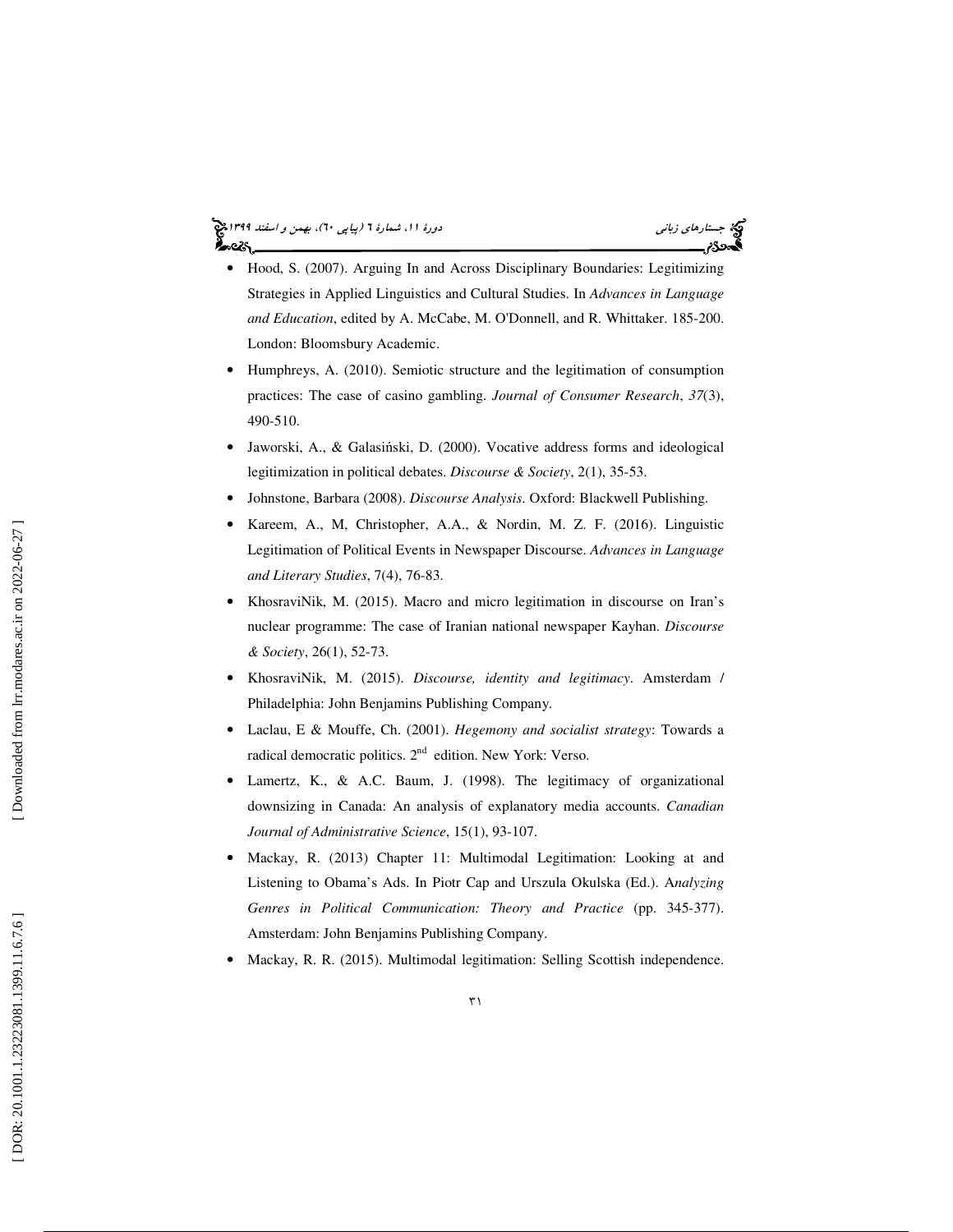# فريد دهقان طرزجان*ي و همكاران* سازوكارهاي مشروعيت بخشي گفتمانهاي...<br>**پردي با سازوكار سازول ميكاني** با مشهور كليم كان با مشهور كليم كان با مشهور كليم كان با مشهور كليم كان با ميكاني<br>پايان با سازول ميكاني با مشهور كليم كان ક<br>અવ્હે\

*Discourse & Society*, 26(3), 323-348.

- McCann-Mortimer, P, Augoustinos, M, & LeCouteur .A. (2004). 'Race' and the Human Genome Project: Constructions of scientific legitimacy. *Discourse & Society*, 15(4), 409-432.
- Nojoumian, A. A. (2016). *Sign at the Thershold: Esssays in Semiotics*. Tehran: Nashr-e Now [In Persian].
- Oakley, Lee J. (2013). *Strategies of Legitimation in Sex Education Texts*. Master's thesis, The University of Birmingham.
- Oddo, J. (2011). War legitimation discourse: Representing 'Us' and 'Them' in four US presidential addresses. *Discourse & Society*, 22( 3), 287-314.
- Ortega, A et al. (2014). New Basque speakers: linguistic identity and legitimacy". *DIGITHUM* , *1*: 47-58.
- Peled-Elhanan, N. (2010). Legitimation of massacres in Israeli school history books". *Discourse & Society*, 21(4), 377-404.
- Reyes, A. (2011). Strategies of legitimization in political discourse: From words to actions*. Discourse & Society*, 22(6), 781-807.
- Ritivoi, A. D. (2008). Talking the (political) Talk: Cold War Refugees and their Political Legitimation through Style". In *Rhetoric in Detail: Discourse analyses of rhetorical talk and text*, edited by Barbara Johnstone and Christopher Eisenhart, 33-56. Amsterdam: John Benjamins Publishing Company.
- Rojo, M, & Van Dijk,T. (1997). There was a problem, and it was solved! Legitimating the expulsion of 'illegal' immigrants in Spanish parliamentary discourse. *Discourse & Society*, 8(4), 523–567.
- Sadeghi, B., & Jalali, V. (2013). A critical discourse analysis of discursive (De- ) legitimation construction of Egyptian revolution in Persian media. *Academy Publisher*, 4(5), 1063-1071.
- Sadeghi, B., Hassani, M.T., & Jalali, V. (2014). Towards (De-) legitimation discursive strategies in news coverage of Egyptian protest: VOA & Fars news in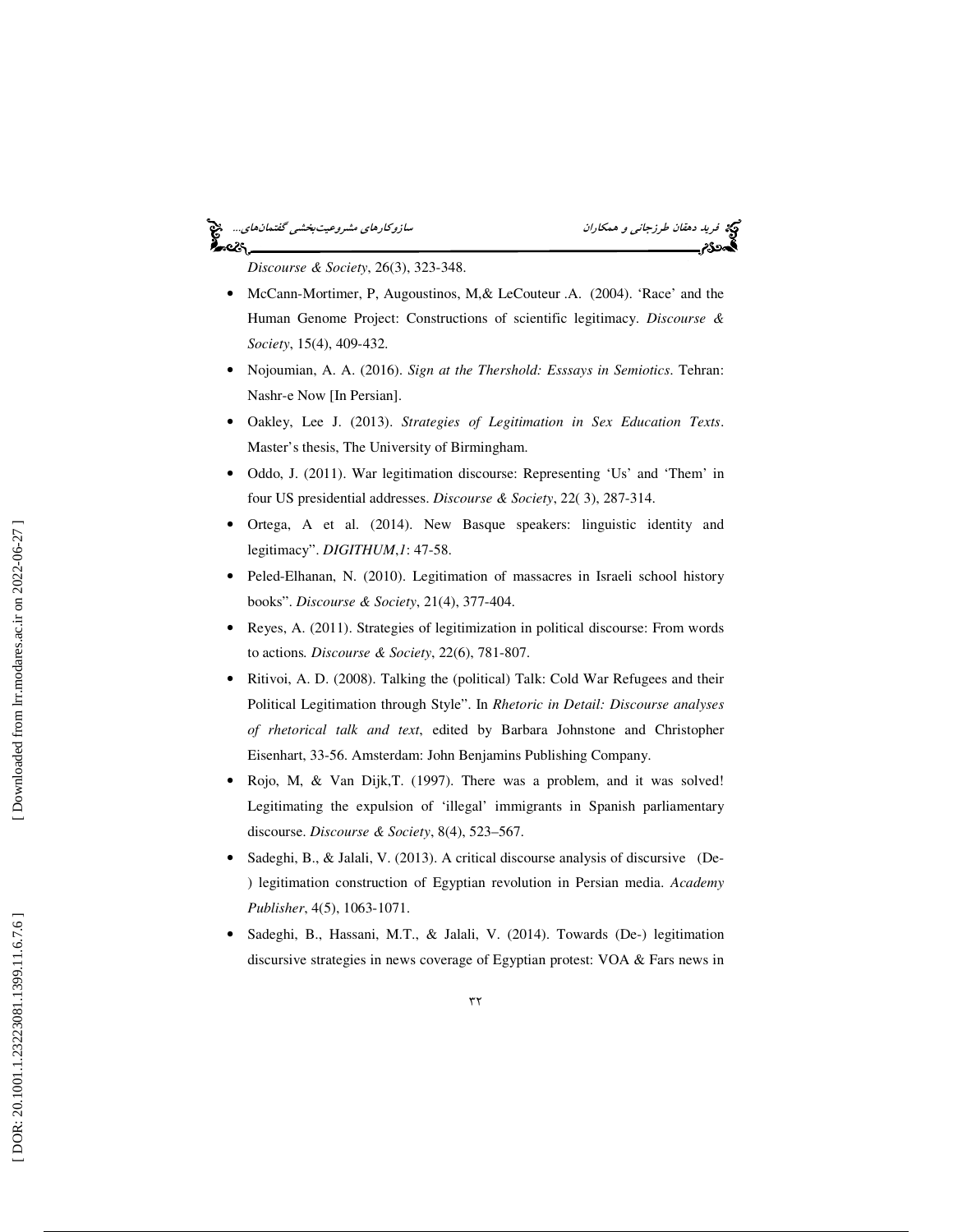#### جستار*هاي زباني (بياپي 60)، بهمن و اسفند 1*398 هجرا بياني دورة 11، شمارة 1 (پياپي ٢٠)، بهم*ن و اسفند 1*394 هج ಹಿಂದಿ

focus. *Procedia - Social and Behavioral Sciences*, *98*, 2014: 1580-1589.

- Screti, F. (2013). Defending joy against the popular revolution: legitimation and delegitimation through songs. *Critical Discourse Studies*, 10(2), 205-222.
- Seguin, E. (2001). Narration and legitimation: The case of in vitro fertilization. *Discourse & Society*, 12(2), 195-215.
- Stephen, Matthew D. (2013). The Most Acceptable Hypocrisy: Legitimacy and Euphemism at the United Nations Security Council. Paper presented at the Institute for Democracy and Human Rights (IDHR) *Lunchtime Seminar Series*, October 30. Sydney: University of Sydney.
- Suddaby, R., & Greenwood, R. (2005). Rhetorical strategies of legitimacy. *Administrative Science Quarterly*, 50(1), 35-67.
- Tusting, K., Crawshaw, R., & Callen, B.(2002). I know, 'cos I was there': How residence abroad students use personal experience to legitimate cultural generalizations. *Discourse & Society*, 13(5), 651–672.
- Vaara, E. (2014). Struggles over legitimacy in the Eurozone crisis: Discursive legitimation strategies and their ideological underpinnings. *Discourse & Society*, 25(4), 1-19.
- Vaara, E., Tienari, J., & Laurila, J. (2006). Pulp and paper fiction: On the discursive legitimation of global industrial restructuring. *Organization Studies*, 27(6), 789-810.
- Van Leeuwen, Th. (2007). Legitimation in discourse and communication. *Discourse and Communication*, 1(1), 91-112.
- ------------------------. (2008). *Discourse and practice*: New tools for critical analysis. Oxford: Oxford University Press.
- Wodak, R., & Van Leeuwen, T. (1999). Legitimizing immigration control: A discourse-historical analysis. *Discourse Studies*, 1(1), 83–118.
- Zelizer, B. (1993). American Journalists and the Death of Lee Harvey Oswald: Narratives of Self-legitimation. In *Narrative and Social Control: Critical*